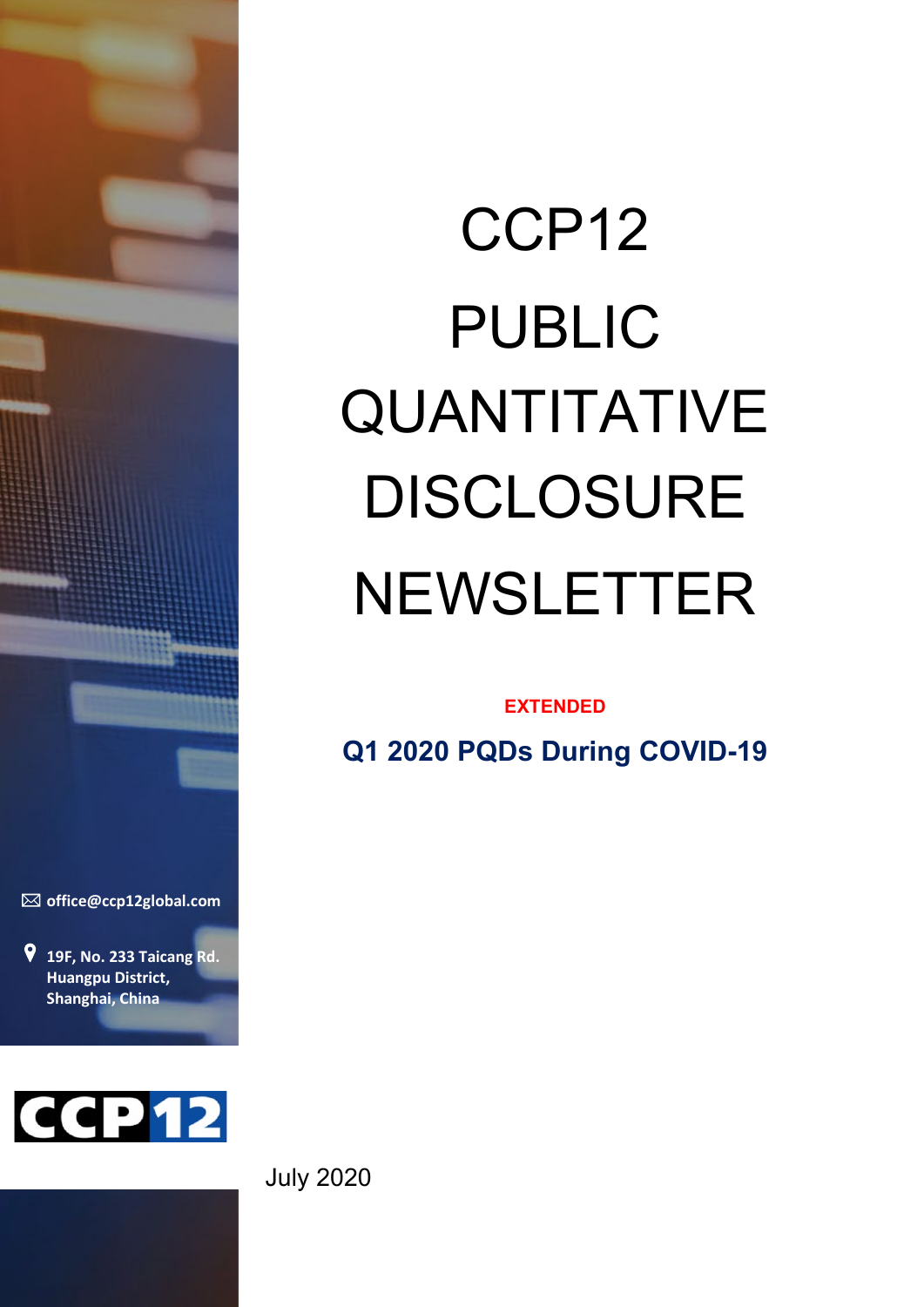

Copyright © CCP12 2020. All rights reserved.

The information, opinions and analysis detailed throughout this PQD Newsletter are for general information purposes only. While we attempt to keep the information up-to-date and accurate, there are no representations or warranties, expressed or implied, about the completeness, accuracy, reliability, suitability or availability with respect to the information, products, services, or related graphics contained in this PQD Newsletter for any purpose. This report may not be reproduced or redistributed, in whole or in part, without the written permission of CCP12. The information contained herein does not substitute as investment advice and should not be relied upon for such purposes.

CCP12 accepts no liability for any loss arising from any action taken as a result of any information within this PQD Newsletter. No one should act upon any such information without the professional or financial advice and a thorough analysis of the data within the report.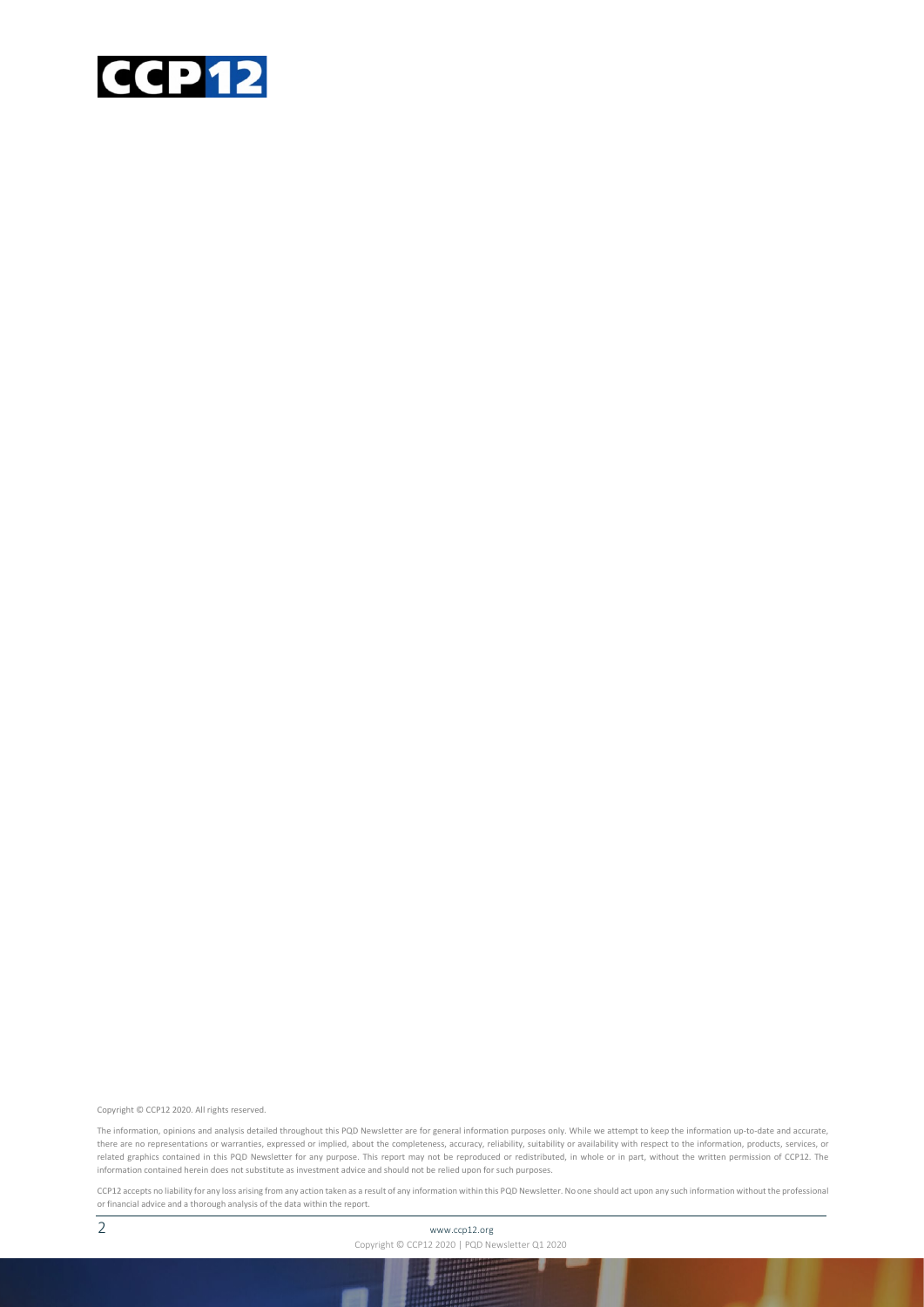

## **TABLE OF CONTENTS**

| 1.1   |  |
|-------|--|
| 1.1.1 |  |
| 1.1.2 |  |
| 1.1.3 |  |
| 1.1.4 |  |
| 1.1.5 |  |
| 1.1.6 |  |
| 2.1   |  |
| 2.1.1 |  |
| 2.1.2 |  |
| 2.1.3 |  |
| 3.1   |  |
| 4.1   |  |
| 4.1.1 |  |
| 4.1.2 |  |
| 5.1   |  |
| 5.1.1 |  |
| 6.1   |  |
| 6.1.1 |  |
|       |  |
| 7.1   |  |
|       |  |
|       |  |
|       |  |
|       |  |
|       |  |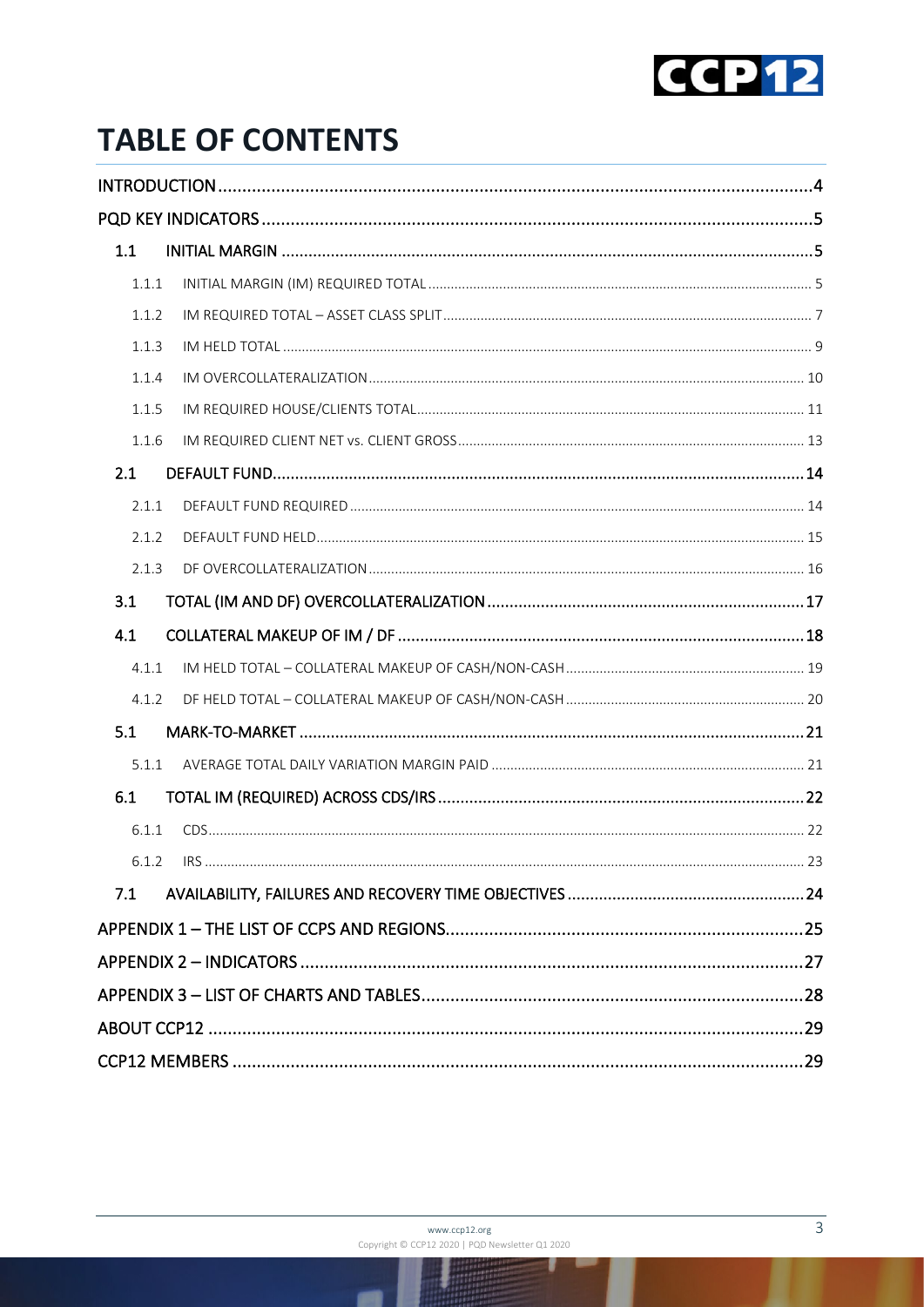## **CCP12**

## <span id="page-3-0"></span>**INTRODUCTION**

The Global Association of Central Counterparties (CCP12) publishes the Public Quantitative Disclosure (PQD) Newsletter to present a panorama of the CCP industry to market participants, relevant authorities and the broader public. The analysis is based on PQD reports published by central counterparties (CCPs) globally under the Principles for Financial Market Infrastructures (PFMI) requirements set by Committee on Payments and Market Infrastructures and the International Organization of Securities Commissions (CPMI-IOSCO). For a full list of the CCPs PQD data used within this report, please see Appendix 1.

CCP12 is a global association of 37 members who operate more than 60 individual CCPs across Europe, Middle-East and Africa (EMEA), Americas, and Asia-Pacific (APAC) regions. CCP12 aims to promote effective, practical and appropriate risk management and operational standards for CCPs to ensure the safety and efficiency of the financial markets it represents. CCP12 leads and assesses global regulatory and industry initiatives that concern CCPs to form consensus views, while also actively engaging with regulatory agencies and industry constituents through consultation responses, forum discussions and position papers.

In 20[1](#page-3-1)5, the CPMI-IOSCO published PQD standards for  $CCPs<sup>1</sup>$  as an important component of the set of PFMI public disclosure requirements, while also encouraging CCPs to use a common PQD submission template. CCP12 supports CPMI-IOSCO's efforts to improve the level of standardization and transparency of the CCP industry; our members collaboratively worked to create a common PQD template in 2015, and officially released the CCP1[2](#page-3-2) PQD Template in 2017<sup>2</sup>.

### **In this collation for Q1 2020:**

In this Extended Edition of the CCP12 PQD Newsletter for the quarter Q1 2020, we have aggregated PQD data across Q1 2019 – Q1 2020 PQD in order to provide a comprehensive overview and analysis of the data during the COVID-19 Crisis (CC). We seek to highlight key PQD statistics and insights observed within a number of CPMI-IOSCO Quantitative Disclosures sourced directly from our members' PQDs.

Data has been grouped by both the region (Americas, EMEA and APAC) in which the CCP is located, as well as by the underlying asset classes cleared by the CCP<sup>[3](#page-3-3)</sup>. A number of CCP risk management indicators are examined, including Initial Margin (IM) Required/Held, Default Fund (DF) Required/Held, Collateral Make-Up of the IM and DF contributions, Average Daily Variation Margin, Margin Overcollateralization, an overview of the CDS and IRS Margin requirements<sup>4</sup>, and lastly, Availability, Failures and Recovery Time Objectives. Only PostHaircut values have been used, unless otherwise stated. All indicators have been normalized to US dollar (USD) equivalent<sup>[5](#page-3-5)</sup> for each quarter at the time the PQD was published to ensure accurate and reliable comparisons quarter-on-quarter (QoQ).

#### Updates to the PQD Newsletter:

- 1-year lookback period of PQD data, providing analysis between Q1 2019 Q1 2020;
- Introduction of disclosure (6.1) IM (Required) breakdown, specifically for CDS and IRS at selected CCPs;
- Introduction of section: Availability, Failures and Recovery Time Objectives.

<span id="page-3-5"></span><span id="page-3-4"></span><sup>4</sup> Only 6.1.1 IM (Required) figures have been analysed for Credit Default Swaps (CDS) and Interest Rate Swaps (IRS) within this Q1 2020 Newsletter. <sup>5</sup> USD equivalent based on ECB historical exchange rates[: https://www.ecb.europa.eu/stats/policy\\_and\\_exchange\\_rates/euro\\_reference\\_exchange\\_rates/html/index.en.html](https://www.ecb.europa.eu/stats/policy_and_exchange_rates/euro_reference_exchange_rates/html/index.en.html)

<sup>&</sup>lt;sup>1</sup> CPMI-IOSCO (2015). Public quantitative disclosure standards for central counterparties. [online] Available from[: https://www.bis.org/cpmi/publ/d125.htm](https://www.bis.org/cpmi/publ/d125.htm)

<span id="page-3-3"></span><span id="page-3-2"></span><span id="page-3-1"></span><sup>2</sup> CCP12 PQD Template[: https://ccp12.org/wp-content/uploads/2020/05/The-CCP12-Template-for-Public-Quantitative-Disclosures-for-CCPs-1.xlsx](https://ccp12.org/wp-content/uploads/2020/05/The-CCP12-Template-for-Public-Quantitative-Disclosures-for-CCPs-1.xlsx)

<sup>&</sup>lt;sup>3</sup> Asset classes have been grouped together depending on classifications within the respective CCP's PQD. Where the asset class has not been clearly defined, CCP12 have consulted with the CCP at best to identity the appropriate asset class bucket.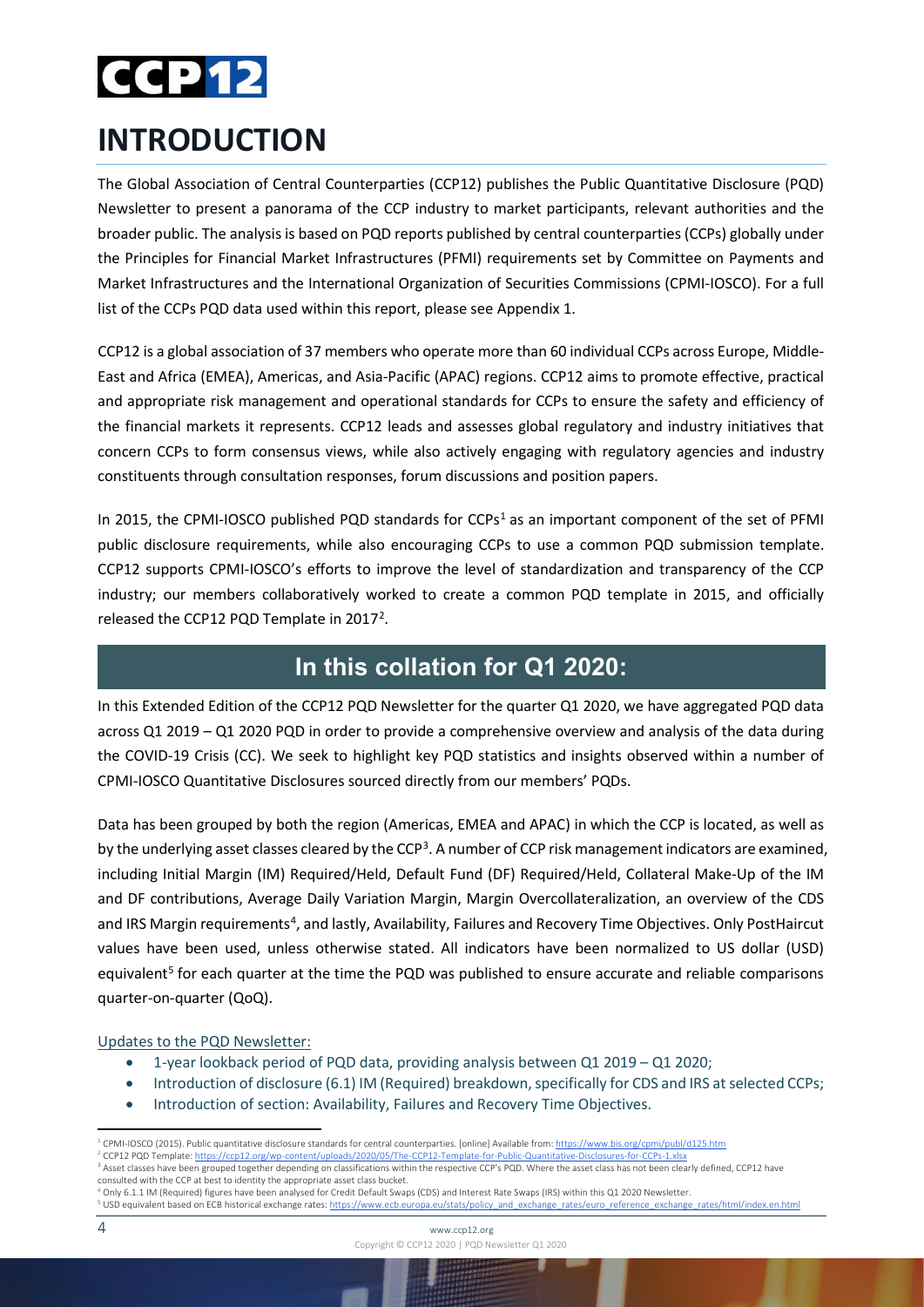

## <span id="page-4-0"></span>**PQD KEY INDICATORS**

### <span id="page-4-1"></span>**1.1 INITIAL MARGIN**

#### <span id="page-4-2"></span>**1.1.1 INITIAL MARGIN (IM) REQUIRED TOTAL**

Initial Margin<sup>[6](#page-4-3)</sup> (IM) (Required) (Disclosure 6.1.1) is the collateral required by the CCP to cover potential changes in the value of each participant's position (that is, potential future exposure) over the appropriate closeout period in the event that the participant defaults (CPMI-IOSCO, 2012)<sup>[7](#page-4-4)</sup>. The initial margin remains the key line of defence as a financial safeguard for CCPs. The initial margin requirements are calculated in order to cover the potential liquidation costs during adverse market movements within the expected close out period of default management.

For the CCP12 PQD data aggregation across 42 CCPs, the (Required) IM at the end of Q1 2020 totalled USD 1,099.1 billion (Chart 1a), of which 46.8% came from the Americas (USD 514.0 billion); 43.8% was from EMEA (USD 481.8 billion), while CCPs in the APAC region accounted for 9.4% (USD 103.3 billion).

Compared with Q4 2019 data, the IM (Required) within the three regions increased and the global total grew by USD 300.6 billion overall, equivalent to a +37.6% increase. The increase occurred mainly in the Americas (USD +177.8 billion, +52.9% increase) and EMEA region (USD +101.1 billion, +26.6% increase). This is highlighted in (Chart 1b) on the following page.



**Chart 1a - Total Initial Margin (Required) Split by Region, USD B and %, Q1 2019 – Q1 2020**

<span id="page-4-3"></span><sup>6</sup> Also refer to CCP12 White Paper Primer on Initial Margin. [Online] Available from[: https://ccp12.org/wp-](https://ccp12.org/wp-content/uploads/2018/12/CCP12_White_Paper_Primer_on_Initial_Margin.pdf)

<span id="page-4-4"></span>[content/uploads/2018/12/CCP12\\_White\\_Paper\\_Primer\\_on\\_Initial\\_Margin.pdf](https://ccp12.org/wp-content/uploads/2018/12/CCP12_White_Paper_Primer_on_Initial_Margin.pdf) <sup>7</sup> CPMI-IOSCO (2012). *Principles for financial market infrastructures*. [Online] Available from[: https://www.bis.org/cpmi/publ/d101.htm](https://www.bis.org/cpmi/publ/d101.htm)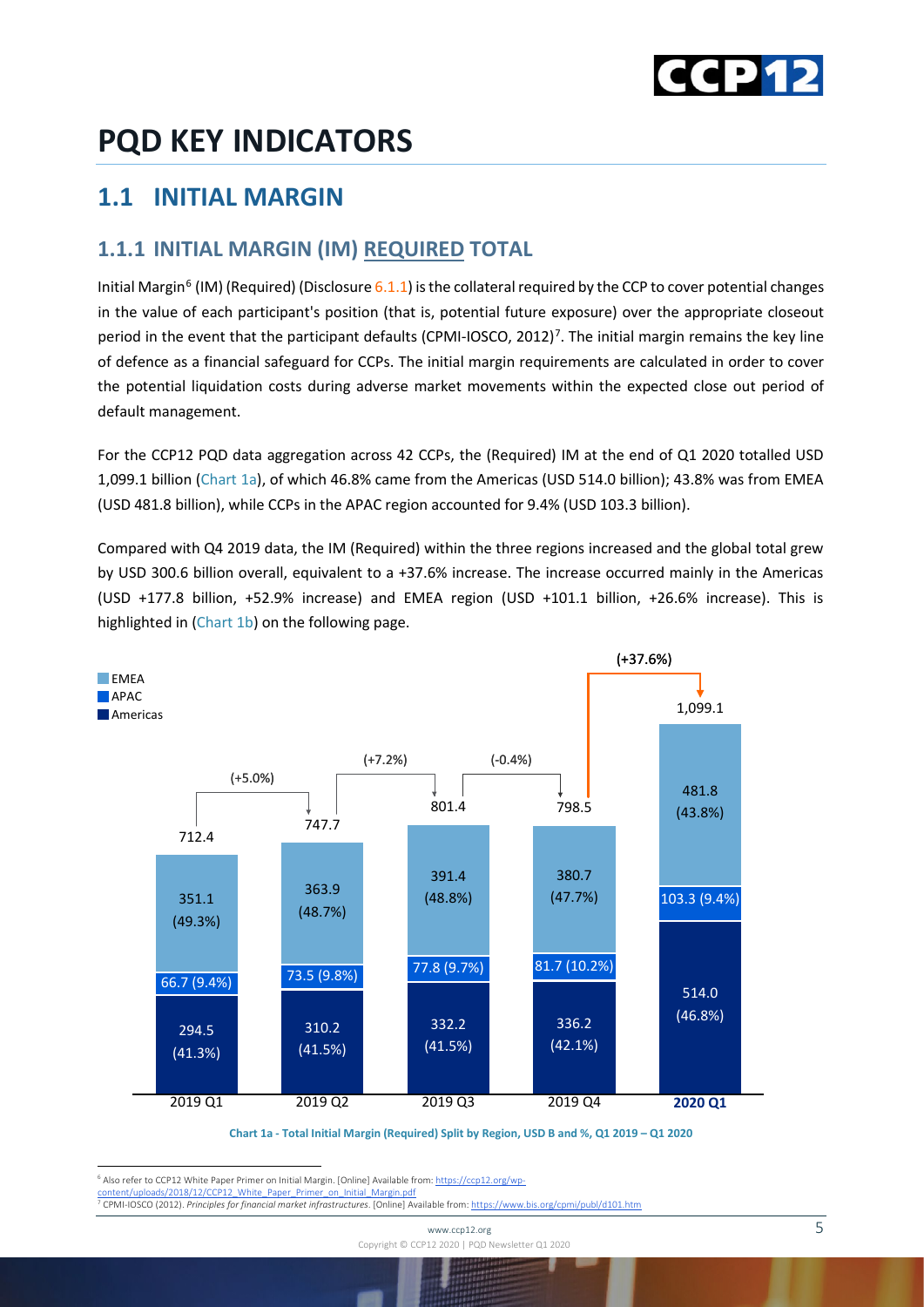



**Chart 1b - Total Initial Margin (Required) Split by Region, USD B and %, Q1 2019 – Q1 2020**

The financial markets experienced an unprecedented period of market volatility during the CC period. In order to manage significant market turbulence, higher levels of IM (Required) were observed across the CCPs.

IM (Required) for the Americas region surpassed EMEA for the first time year-to-date (YTD). The proportion of margin required per region remained constant QoQ, with the exception of Q1 2020 where the proportion attributable to Americas increased from approximately ~41% QoQ to approximately ~47% for Q1 2020.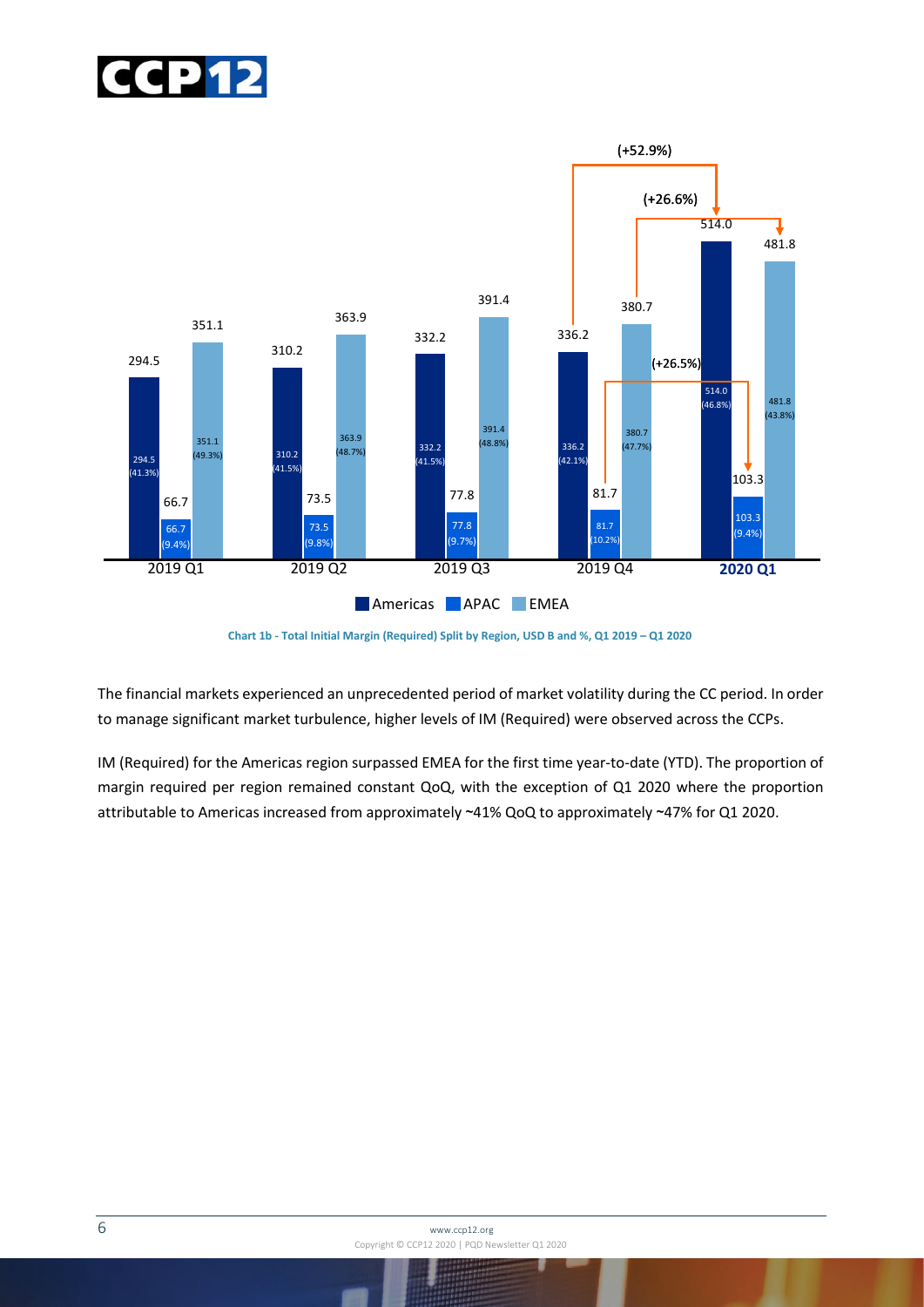

#### <span id="page-6-0"></span>**1.1.2 IM REQUIRED TOTAL – ASSET CLASS SPLIT**

In this section, in contrast to a geographical split, the IM (Required) is broken down by asset class. Chart 2a indicates the amount of IM (Required) per asset class. 30.2% (USD 331.5 billion) of the required initial margin is used to cover a Multi Asset Class (Diversified/Other) across the various CCP clearing services<sup>[8](#page-6-1)</sup>. Interest Rate Derivatives (IRD) ranked second at 25.1% (USD 276.1 billion), followed by IM for Equity Derivatives at 20.2% (USD 222.4 billion).

Next in order are Bonds and Repo (9.0%; USD 99.3 billion), Shares and Equities (7.0%; USD 77.1 billion), Credit Default Swaps (CDS) (6.2%; USD 68.6 billion), Foreign Exchange (FX) (1.4%; 14.9 billion), and lastly Agricultural and Commodities (0.8%; USD 9.2 billion).

| A/C            | Agricultural/Commodities    |
|----------------|-----------------------------|
| <b>B&amp;R</b> | Bonds & Repo                |
| <b>CDS</b>     | <b>Credit Default Swaps</b> |
| D/O            | Diversified/Other           |
| EgDv           | <b>Equity Derivatives</b>   |
| <b>FX</b>      | Foreign Exchange            |
| <b>IRD</b>     | Interest Rate Derivatives   |
| S&F            | Shares & Equities           |
|                |                             |



**Chart 2a - Asset Class Split of Total Initial Margin (Required), USD B and %, Q1 2019 – Q1 2020**

<span id="page-6-1"></span><sup>8</sup> Asset class D/O consists primarily of CME Base in addition to a number of additional products from other CCPs which are not classified under the above buckets. Other CCPs with products contained within the D/O bucket, include: ACSA, B3, DTCC NSCC, ECAG, JSCC, NSE, SGX and TMX. Further details can be obtained from the respective PQDs. Where the asset class has not been clearly defined within the PQD, CCP12 has consulted with the CCP at best to identity the appropriate asset class bucket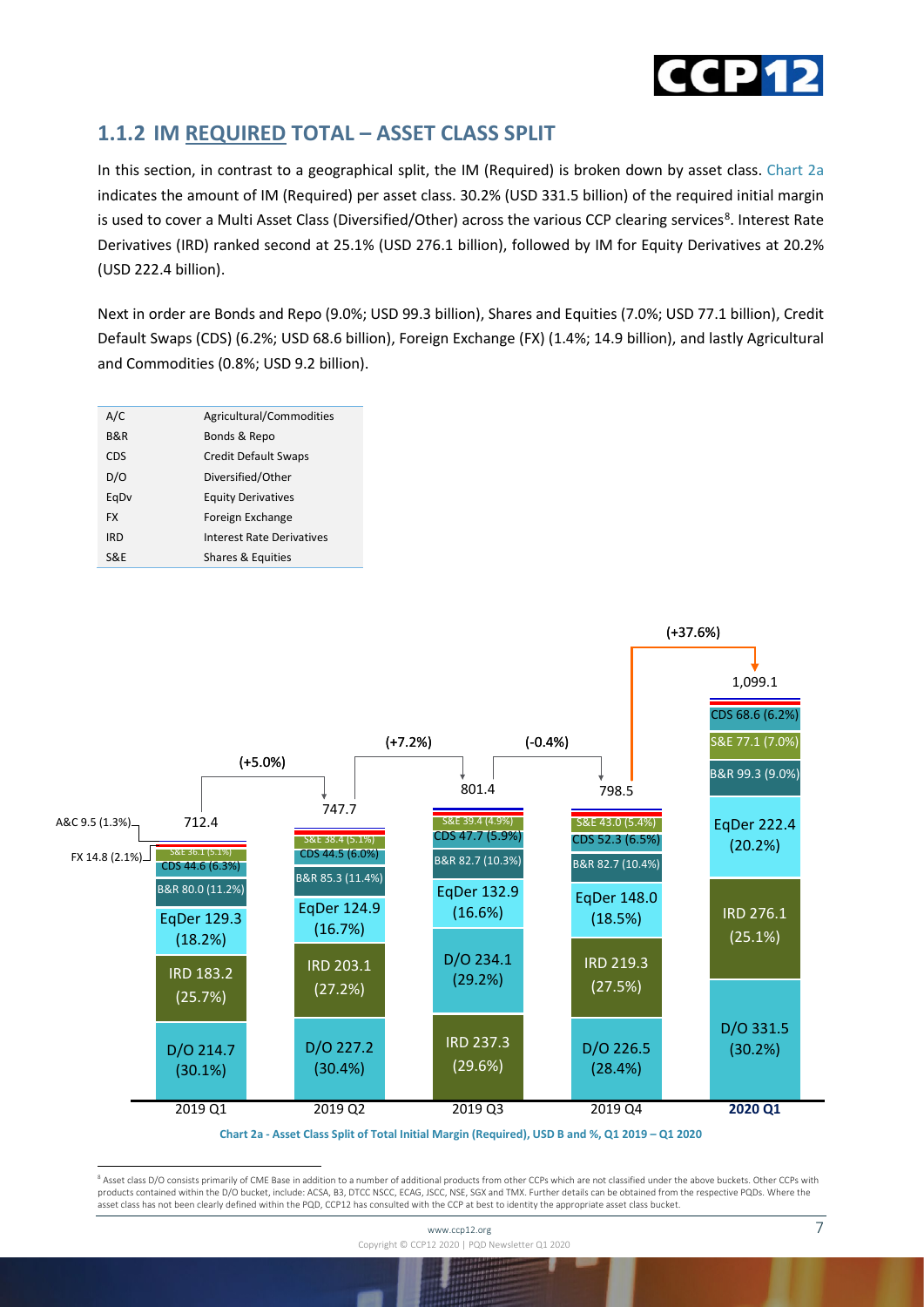



**Chart 2b - Global asset Class Split Total Initial Margin (Required), USD B and %, Q4 2019 vs. Q1 2020**

As shown in Chart 2b above, the main increases between Q4 2019 and Q1 2020 occurred in the asset classes Diversified/Other (+46.4%; USD +105.0 billion), IRD (+23.0 %; USD +51.6 billion) and Equity Derivatives (+50.2%; USD +74.4 Billion).

Table 1 below shows the total amount of IM (Required) per asset class over the quarters Q1 2019 – Q1 2020. IM for Agricultural and Commodities and FX have stayed almost the same for Q1 2020, albeit with slightly lower values. Between Q4 2019 – Q1 2020, B&R and CDS have both increased by (20.1%, USD +16.6 billion) and (45.7%, USD +21.5 billion), respectively. Previously, these figures remained almost constant QoQ.

| 6.1.1 Split By Asset Class (USD B) |      |                |            |       |              |           |            |      |                    |
|------------------------------------|------|----------------|------------|-------|--------------|-----------|------------|------|--------------------|
| <b>Row Labels</b>                  | A&C  | <b>B&amp;R</b> | <b>CDS</b> | D/O   | <b>EqDer</b> | <b>FX</b> | <b>IRD</b> | S&E  | <b>Grand Total</b> |
| 2019                               |      |                |            |       |              |           |            |      |                    |
| Qtr1                               | 9.5  | 80.0           | 44.6       | 214.7 | 129.3        | 14.8      | 183.2      | 36.1 | 712.4              |
| Qtr <sub>2</sub>                   | 8.9  | 85.3           | 44.5       | 227.2 | 124.9        | 15.4      | 203.1      | 38.4 | 747.7              |
| Qtr3                               | 12.8 | 82.7           | 47.7       | 234.1 | 132.9        | 14.4      | 237.3      | 39.4 | 801.4              |
| Qtr4                               | 9.7  | 82.7           | 47.1       | 226.5 | 148.0        | 17.1      | 224.5      | 43.0 | 798.5              |
| 2020                               |      |                |            |       |              |           |            |      |                    |
| Qtr1                               | 9.2  | 99.3           | 68.6       | 331.5 | 222.4        | 14.9      | 276.1      | 77.1 | 1,099.1            |

**Table 1: Total IM (Required) Across Asset Classes, USD B, Q1 2019 – Q 2020**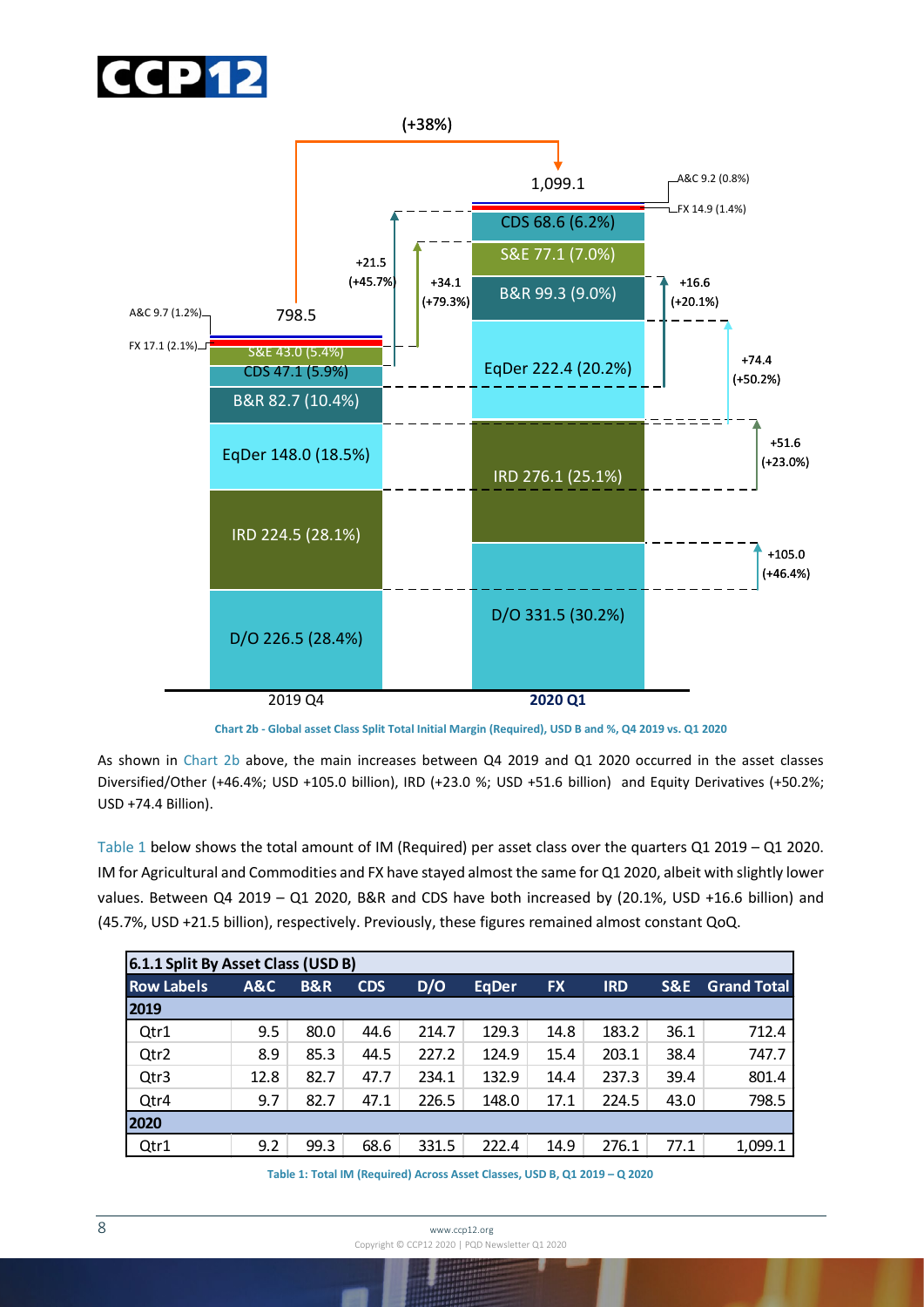

For the CCP12 PQD data aggregation across 42 CCPs, the IM (Held) (Disclosure 6.2.15) at the end of Q1 2020 totalled USD 1,458.3 billion (Chart 3), of which 47.6% came from EMEA (USD 694.6 billion); 41.0% was from the Americas (USD 597.5 billion), while CCPs in the APAC region accounted for 11.4% (USD 166.1 billion).

<span id="page-8-0"></span>**1.1.3 IM HELD TOTAL**<br>For the CCP12 PQD data aggregation across 42 CCPs, the IM (Held<br>totalled USD 1,458.3 billion (Chart 3), of which 47.6% came from<br>the Americas (USD 597.5 billion), while CCPs in the APAC region ac<br>The The global IM held had a -2.1% decrease from Q3 2019 to Q4 2019, while for Q1 2020 during the CC, the level of global IM held by CCPs increased +33.3% in total. The higher level of global IM held is aligned to the higher level of IM (Required) observed, to manage the highly turbulent global crisis. Compared with the data from Q4 2019 the IM (Held) within the three regions increased and the global total grew by USD 364.5 billion overall, whereas this occurred mainly in the Americas (+73.4% increase; USD +253.0 billion) and EMEA region (+13.1% increase; USD +80.3 billion).



**Chart 3: Total IM (Held) Split by Region, USD B and %, Q1 2019 – Q1 2020**

| 6.2.15 Total (PostHaircut) (USD B) |                 |             |       |                         |  |  |
|------------------------------------|-----------------|-------------|-------|-------------------------|--|--|
| <b>Row Labels</b>                  | <b>Americas</b> | <b>APAC</b> |       | <b>EMEA Grand Total</b> |  |  |
| 2019                               |                 |             |       |                         |  |  |
| Qtr1                               | 309.2           | 157.3       | 529.8 | 996.3                   |  |  |
| Qtr2                               | 368.3           | 174.8       | 561.6 | 1,104.7                 |  |  |
| Qtr3                               | 390.5           | 130.9       | 595.9 | 1,117.3                 |  |  |
| Qtr4                               | 344.6           | 134.9       | 614.3 | 1,093.8                 |  |  |
| 2020                               |                 |             |       |                         |  |  |
| Qtr1                               | 597.5           | 166.1       | 694.6 | 1,458.3                 |  |  |

**Table 2: Total IM (Held), USD B, Q1 2019 – Q1 2020**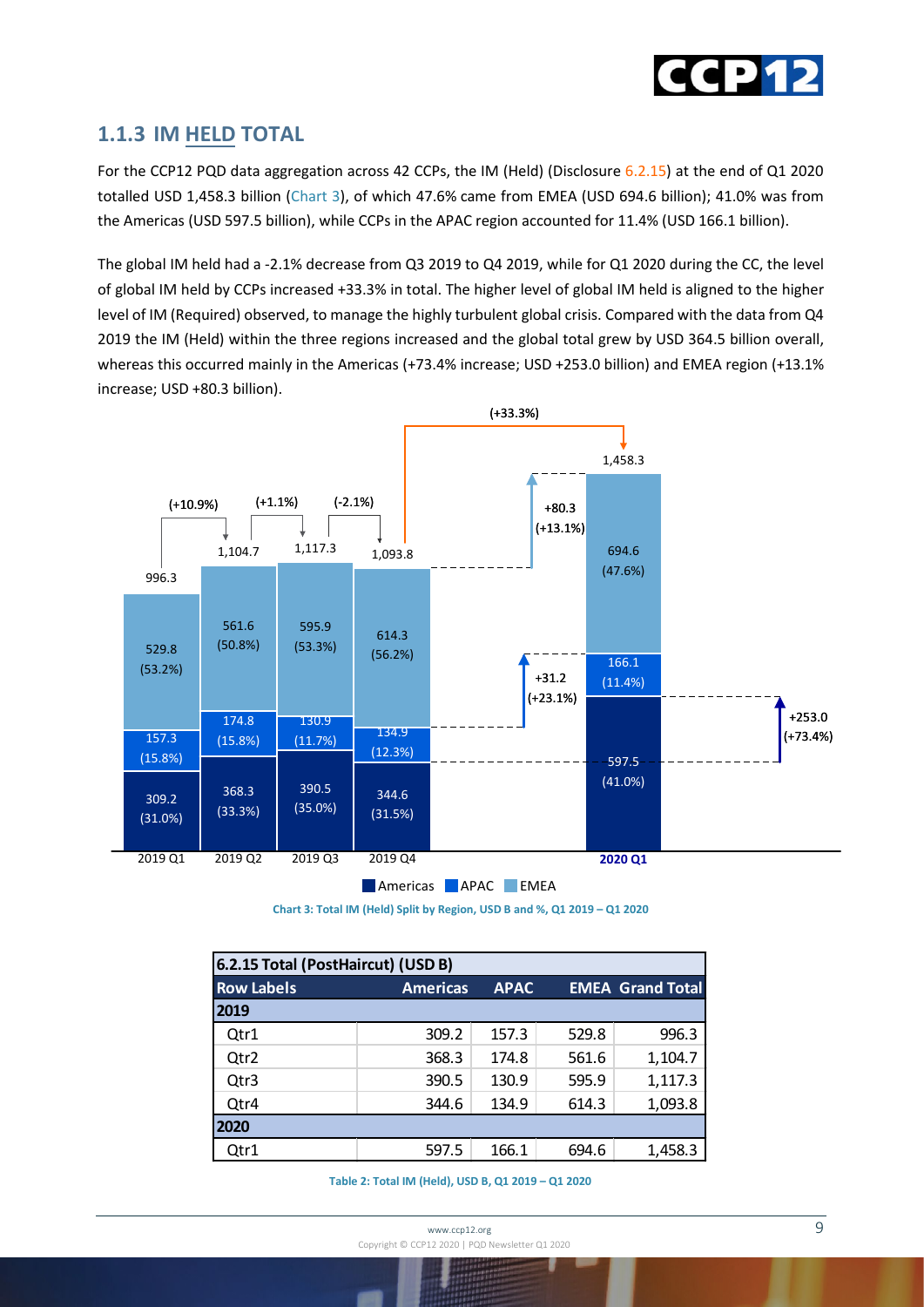

#### <span id="page-9-0"></span>**1.1.4 IM OVERCOLLATERALIZATION[9](#page-9-1)**



**Chart 4: IM Overcollateralization split by region, USD B and %, Q1 2019 – Q1 2020**

Chart 4 above highlights the Total IM overcollateralization. During the CC in Q1 2020, IM Overcollateralization is almost identical to Q2 2019 levels during peace time, despite the higher level of IM (Required) noted in Q1 2020. The level of increase in the Total IM Overcollateralization between Q1 2019 and Q2 2019 was higher in comparison to the Q4 2019 – Q1 2020 figures. Between Q4 2019 and Q1 2020, the total increase of +21.6% consists of EMEA (59.3%; USD 212.8 billion), followed by Americas (23.3%; USD 83.5 billion), and lastly APAC (17.5%; USD 62.8 billion).

Table 3 below indicates the key data for the Total IM Overcollateralization between Q1 2019 and Q1 2020.

| <b>Overcollateralization (IM)</b> |                 |             |             |                    |  |  |
|-----------------------------------|-----------------|-------------|-------------|--------------------|--|--|
| <b>Row Labels</b>                 | <b>Americas</b> | <b>APAC</b> | <b>EMEA</b> | <b>Grand Total</b> |  |  |
| 2019                              |                 |             |             |                    |  |  |
| Qtr1                              | 14.7            | 90.6        | 178.7       | 392.3              |  |  |
| Qtr2                              | 58.1            | 101.3       | 197.7       | 357.0              |  |  |
| Qtr3                              | 58.3            | 53.1        | 204.5       | 315.9              |  |  |
| Qtr4                              | 8.4             | 53.3        | 233.6       | 295.3              |  |  |
| 2020                              |                 |             |             |                    |  |  |
| Qtr1                              | 83.5            | 62.8        | 212.8       | 359.1              |  |  |

**Table 3: Data for IM Overcollateralization split by region, USD B, Q1 2019 – Q1 2020**

<span id="page-9-1"></span><sup>&</sup>lt;sup>9</sup> Calculated as (Total IM Held, CPMI-IOSCO Disclosure 6.2.15) minus (Total IM Required, CPMI-IOSCO Disclosure 6.1.1) (PostHaircut)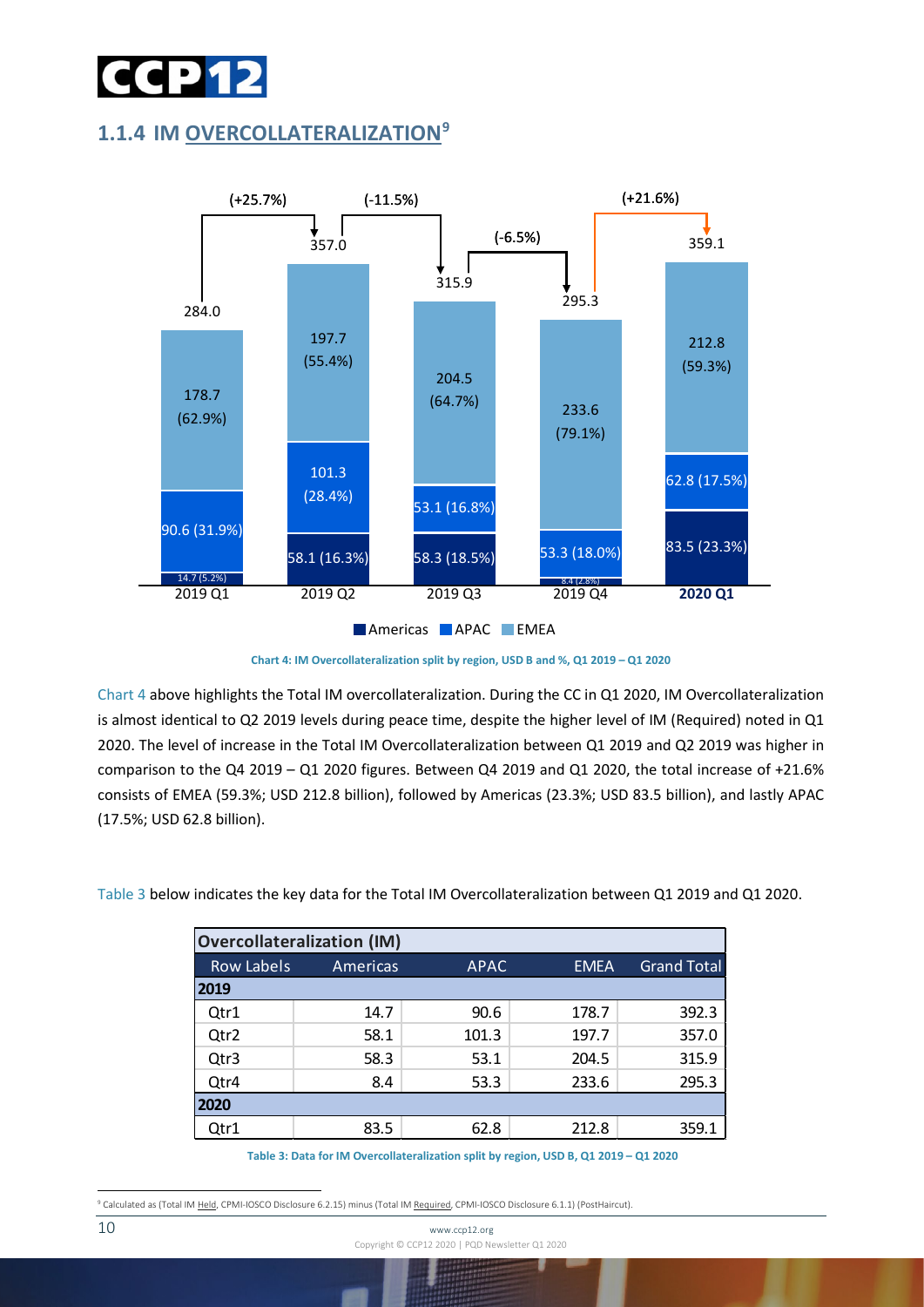

#### <span id="page-10-0"></span>**1.1.5 IM REQUIRED HOUSE/CLIENTS TOTAL[10](#page-10-1)**

(+37.0%) IM requirements are split by both clearing members' own accounts (i.e. house or proprietary account), and/or those of their client(s).





Within Chart 5 above, comparing Q4 2019 and Q1 2020, we observe a 42.9% and 26.8% increase across Client and House IM, respectively. Client IM consistently accounts for the majority of IM (Required), accounting for more than 60% of the total IM QoQ. This can be seen throughout Q1 2019 to Q1 2020.

Table 4, below indicates Total Client/House IM (Required)<sup>[11](#page-10-2)</sup> represented in terms of asset class. In line with the observations made under Section 1.1.2, the largest increases between Q4 2019 and Q1 2020 occurred for Diversified/Other, Equity Derivatives and Interest Rate Derivatives.

| (6.1.1) Total Client IM (Required) USD B |                |                |            |       |              |           |            |                |                    |
|------------------------------------------|----------------|----------------|------------|-------|--------------|-----------|------------|----------------|--------------------|
| <b>Row Labels</b>                        | <b>A&amp;C</b> | <b>B&amp;R</b> | <b>CDS</b> | D/O   | <b>EgDer</b> | <b>FX</b> | <b>IRD</b> | <b>S&amp;E</b> | <b>Grand Total</b> |
| 2019                                     |                |                |            |       |              |           |            |                |                    |
| Qtr1                                     | 5.8            | 9.7            | 22.9       | 159.2 | 100.4        | 0.1       | 103.0      | 17.4           | 418.6              |
| Qtr2                                     | 5.5            | 8.8            | 22.8       | 168.3 | 97.2         | 0.1       | 115.4      | 19.1           | 437.0              |
| Qtr3                                     | 10.9           | 8.2            | 24.3       | 173.5 | 103.3        | 0.2       | 145.5      | 19.3           | 485.3              |
| Qtr4                                     | 5.8            | 7.6            | 29.8       | 166.3 | 114.9        | 0.4       | 133.4      | 20.3           | 478.5              |
| 2020                                     |                |                |            |       |              |           |            |                |                    |
| Qtr1                                     | 5.4            | 10.7           | 36.8       | 242.9 | 174.2        | 0.8       | 174.4      | 38.5           | 683.7              |
|                                          |                |                |            |       |              |           |            |                |                    |
| (6.1.1) Total House IM (Required) USD B  |                |                |            |       |              |           |            |                |                    |
|                                          |                |                |            |       |              |           |            |                |                    |

| (6.1.1) Total House IM (Required) USD B |                |                |            |      |              |           |            |      |                    |
|-----------------------------------------|----------------|----------------|------------|------|--------------|-----------|------------|------|--------------------|
| <b>Row Labels</b>                       | <b>A&amp;C</b> | <b>B&amp;R</b> | <b>CDS</b> | D/O  | <b>EgDer</b> | <b>FX</b> | <b>IRD</b> | S&E  | <b>Grand Total</b> |
| 2019                                    |                |                |            |      |              |           |            |      |                    |
| Qtr1                                    | 3.7            | 54.7           | 21.7       | 37.4 | 28.9         | 14.8      | 80.2       | 18.0 | 259.4              |
| Qtr2                                    | 3.4            | 57.8           | 21.7       | 41.9 | 27.8         | 15.3      | 87.7       | 18.8 | 274.5              |
| Qtr3                                    | 1.9            | 54.5           | 23.3       | 42.3 | 29.5         | 14.2      | 91.9       | 19.7 | 277.3              |
| Qtr4                                    | 3.9            | 50.2           | 22.4       | 43.4 | 33.1         | 16.7      | 85.9       | 22.3 | 278.0              |
| 2020                                    |                |                |            |      |              |           |            |      |                    |
| Qtr1                                    | 3.8            | 55.3           | 31.8       | 59.8 | 48.2         | 14.1      | 101.8      | 37.8 | 352.6              |
|                                         |                | .              |            |      |              |           |            |      |                    |

**Table 4: Total Client and House IM (Required) across asset classes, USD B, Q1 2019 – Q1 2020**

<span id="page-10-1"></span><sup>10</sup> Figures as of quarter end, Sum of IM Required split by House/Clients (Net and Gross) is lower than Total IM required, due to no breakdown of IM Required for DTCC, HKEx OTCC, HKEx HKSCC and NSE

<span id="page-10-2"></span> $11$  The asset class buckets have been classified on page 7 of this Newsletter.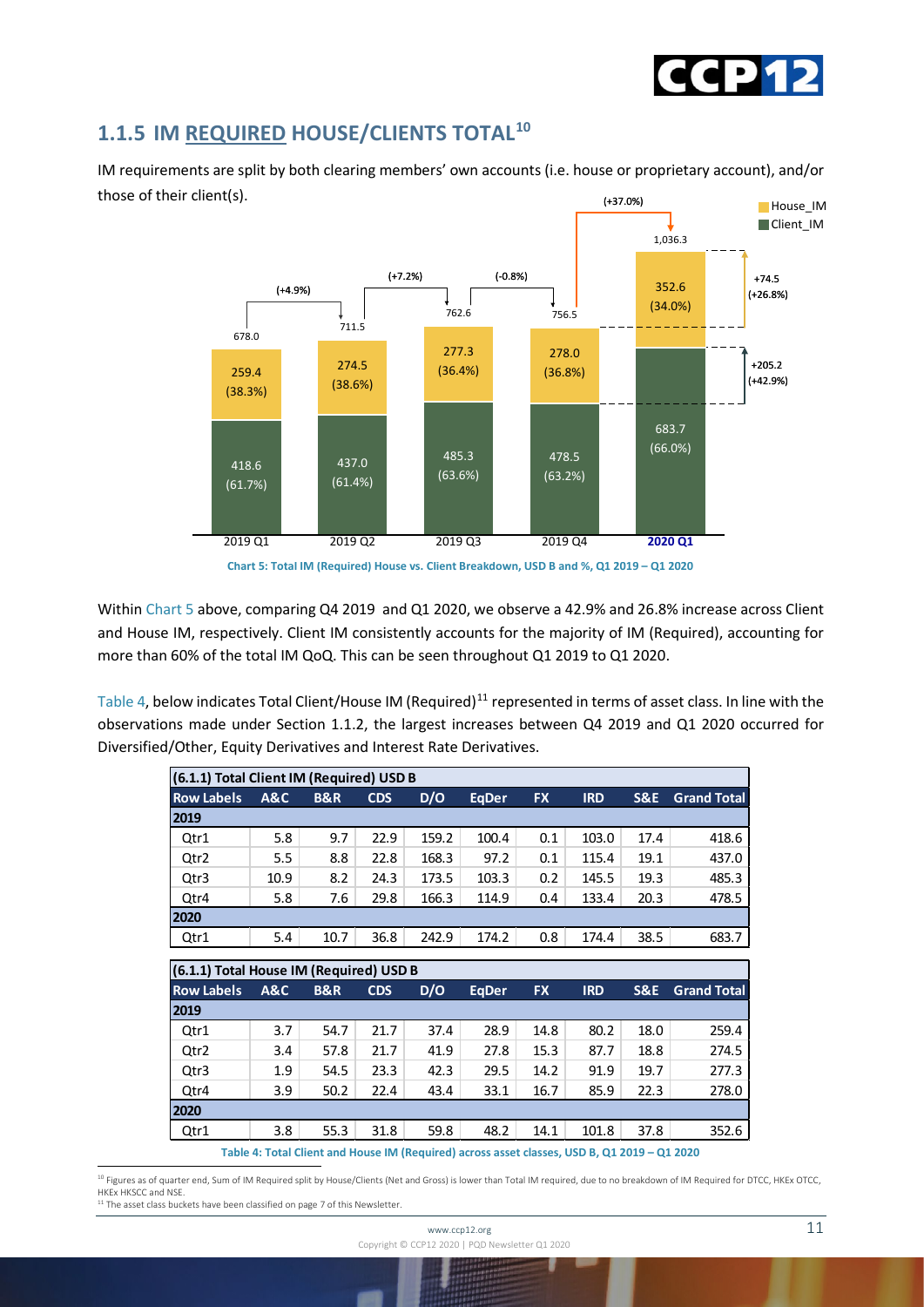

By the end of Q1 2020, the Total Client IM (Required) accounted for (USD 683.70 billion) and the Total House IM (Required) accounted for (USD 352.56 billion), please see Table 4 (Page 11) or Chart 6 below.

Before the CC, the Total IM shows signs of a steady increase from Q1 2019 to Q4 2019. With higher margin levels observed during the CC, figures for both House and Client increased, albeit keeping the same proportion as previous quarters.



**Chart 6: Total Initial Margin (Required) House vs. Client across regions, USD B and %, Q1 2019 – Q1 2020**

For Americas, there is a steady proportion between Client IM and House IM with an approximate 80% - 20% split over the quarters. Q1 2020 brought the Total IM for Americas to (USD 462.4 billion), up to a similar level to that of EMEA for the same quarter (USD 481.8 billion).

EMEA has an almost 50-50 split between House and Client IM, similar to that of APAC, QoQ. EMEA consistently accounts for the largest House IM, as compared to the other regions. On the other hand, Americas accounts for the largest Client IM amounts QoQ between the regions.

APAC has a relatively low total increase QoQ, in comparison to the Americas and EMEA. There seems to be a larger growth in Client IM for Q1 2020 which stands at 53.2% of the total IM for APAC.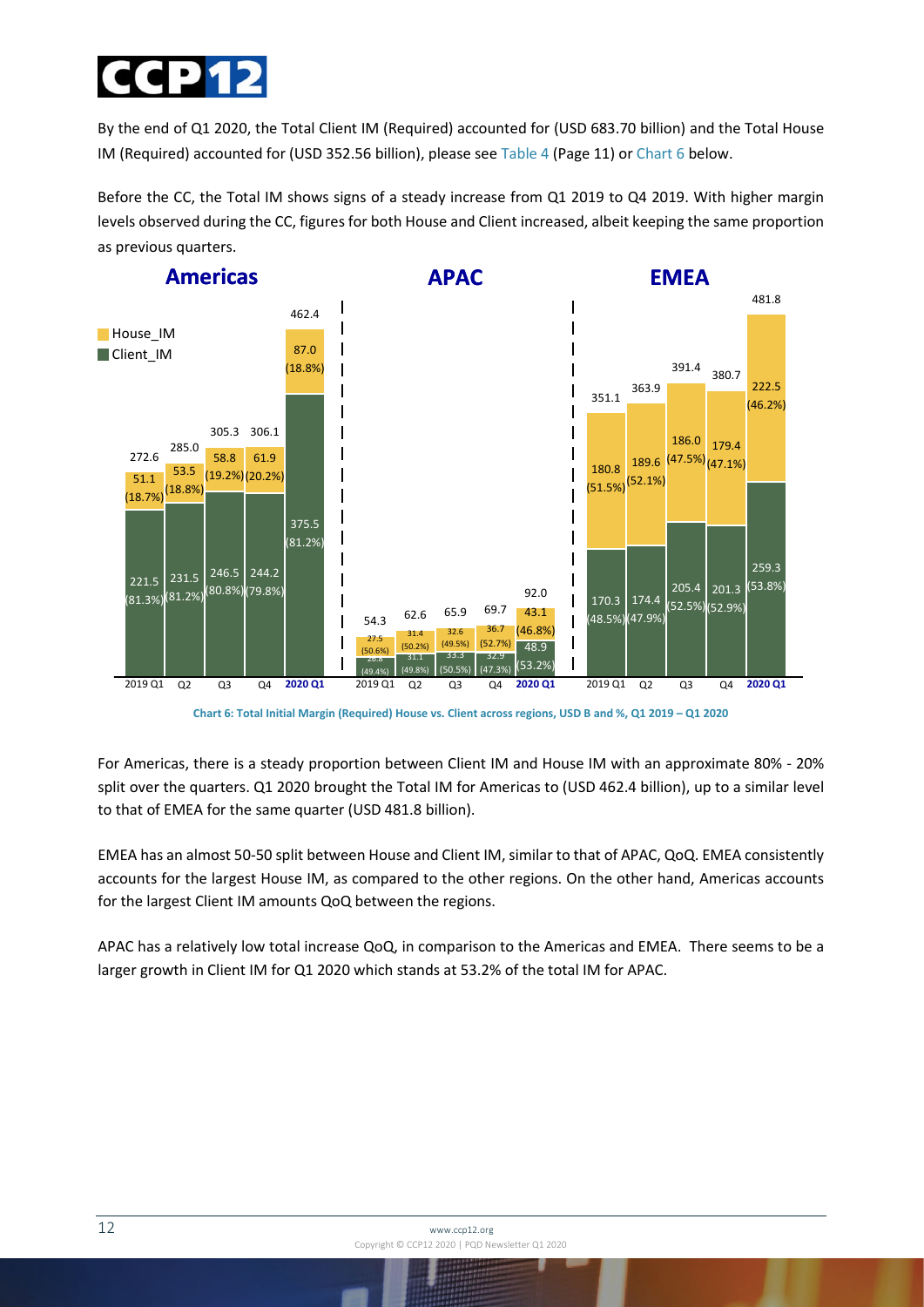

#### <span id="page-12-0"></span>**1.1.6 IM REQUIRED CLIENT NET vs. CLIENT GROSS**

Under CPMI-IOSCO PQD requirements, CCPs are required to report whether initial margin for the positions of indirect participants is provided for each indirect participant's own position (i.e. Required Client Gross), or for the Net position of a group of indirect participants (i.e. Required Client Net) (CPMI-IOSCO, 2015).

Overall, as shown within Chart 7 below, the majority of Client IM (Required) as reported by CCPs was collected on a Gross basis. As of the end of Q1 2020, the comparison between Gross and Net basis in Americas was USD 303.1 billion vs. USD 72.3 billion; in EMEA, USD 178.8 billion (Gross) vs. USD 80.5 billion (Net); and in APAC, USD 41.1 billion (Gross) vs. USD 7.8 billion (Net). Total IM for Client Gross and Net combined increased by (42.9%; USD 205.2 billion), see Chart 8 below.





**Chart 8: Grand Total IM (Required) Client Net vs. Gross, USD B and %, Q1 2019 – Q1 2020**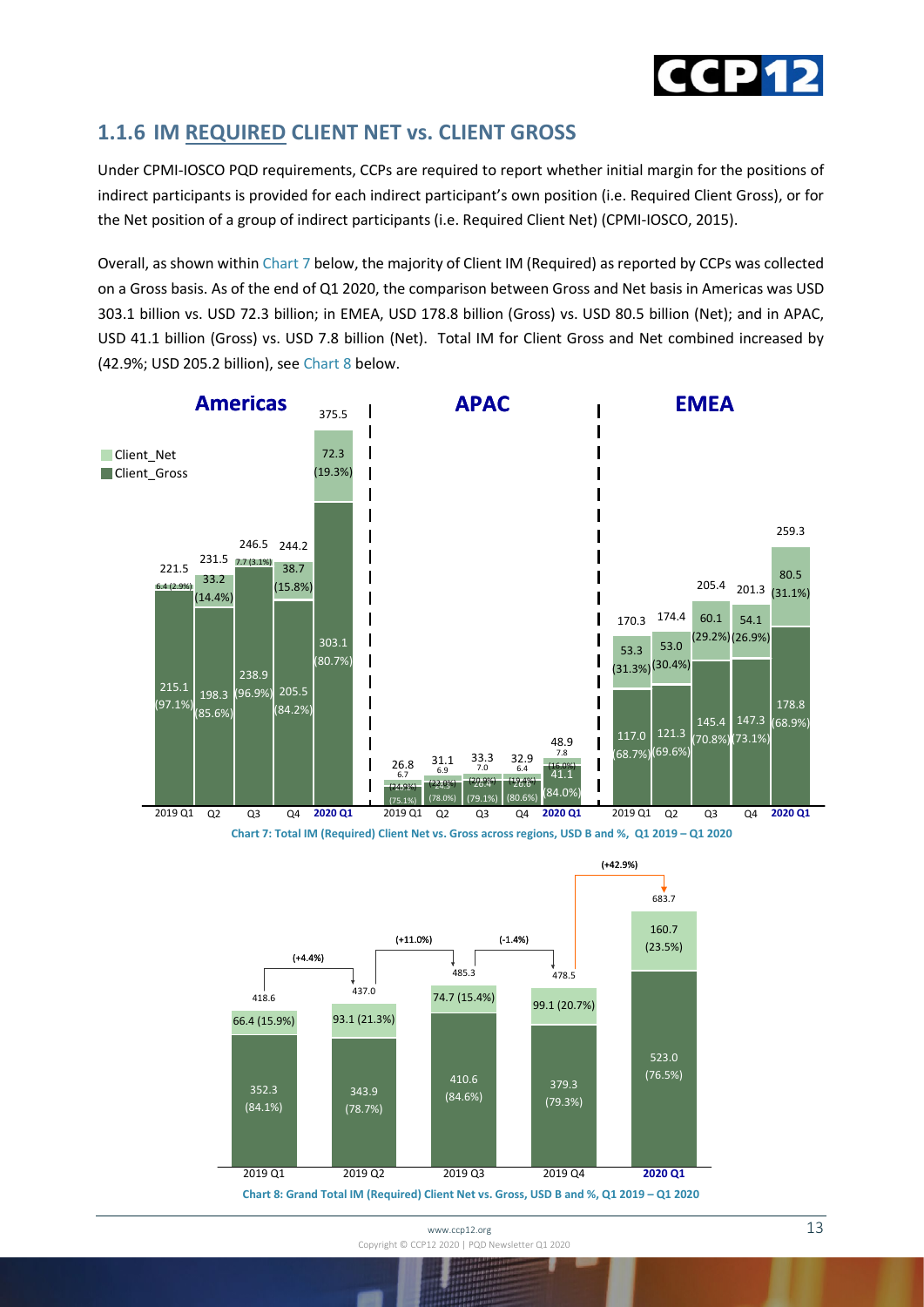## CP 12

## <span id="page-13-0"></span>**2.1 DEFAULT FUND**

#### <span id="page-13-1"></span>**2.1.1 DEFAULT FUND REQUIRED**

Default fund (DF) (Required) (Disclosure 4.1.4) is one of the components of the pre-funded financial resources provided by participants, used to allocate any losses arising in the event that one or more participants default on their obligations to the FMI and the resources provided by the defaulted party (or parties) are not sufficient to cover such losses (CPMI-IOSCO, 2015).



The Total DF (Required) (Chart 9, above) for Q1 2020 was USD 128.2 billion, representing a +24.6% increase from Q4 2019. The Americas, which made up 60.8% of the total figure, had the largest default fund requirement at the end of Q1 2020, totalling USD 78.0 billion; EMEA was next with 29.5% (USD 37.8 billion), followed by APAC with 9.7% (USD 12.4 billion).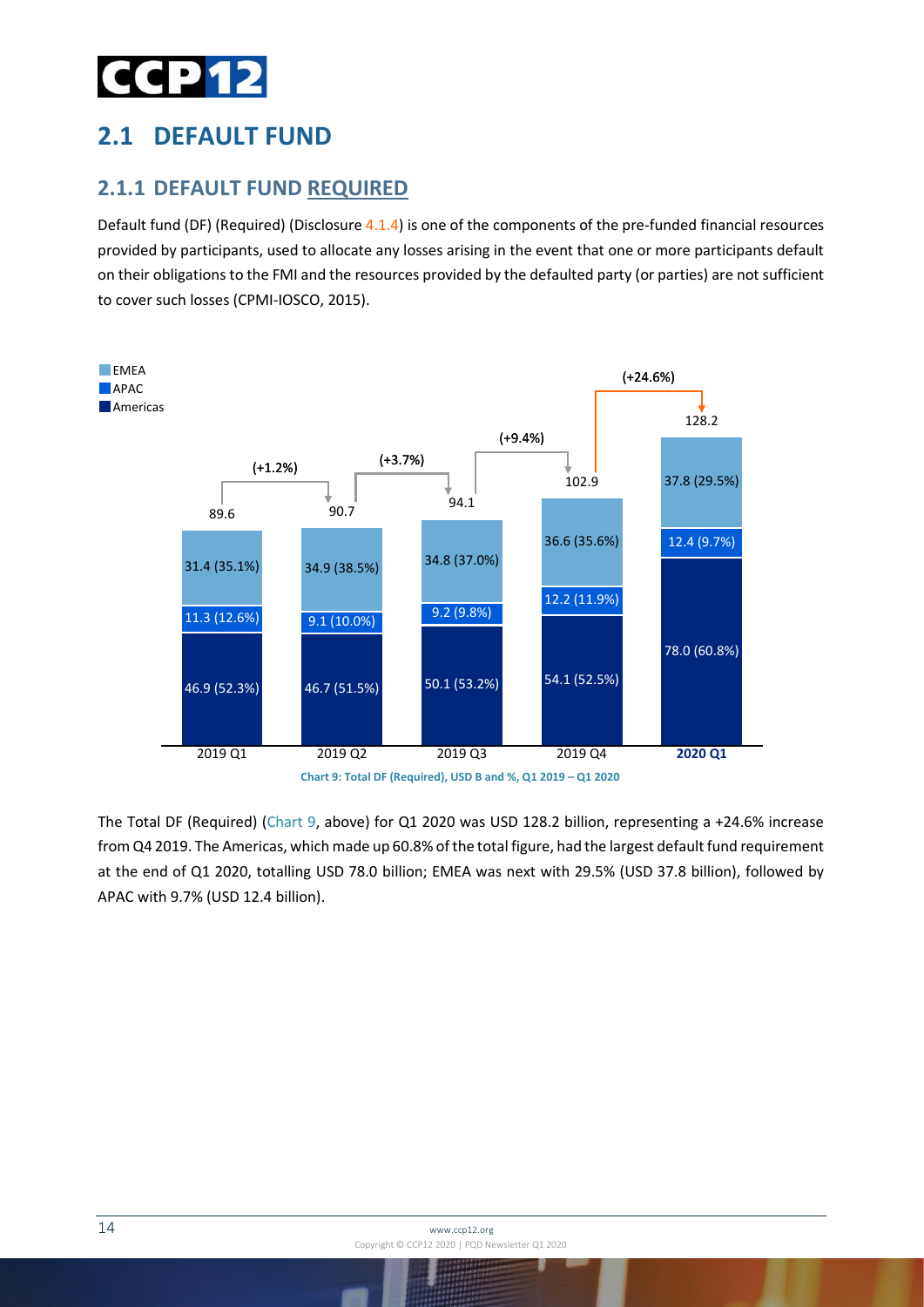

#### <span id="page-14-0"></span>**2.1.2 DEFAULT FUND HELD**



#### **Chart 10: Total DF (Held), USD B and %, Q1 2019 – Q1 2020**

The total DF (Held) (Disclosure 4.3.15) (Chart 10) for Q1 2020 was (USD 166.7 billion), representing a +37.1% increase from Q4 2019. A similar trend is noted in the proportion of DF (Held) across the regions with Americas consistently accounting for more than 50% of the DF (Held) in comparison to EMEA and APAC. Americas made up 63.1% (USD 105.2 billion) of the total DF (Held); EMEA next at 23.6% (USD 39.3 billion), followed by APAC with 13.3% (USD 22.2 billion).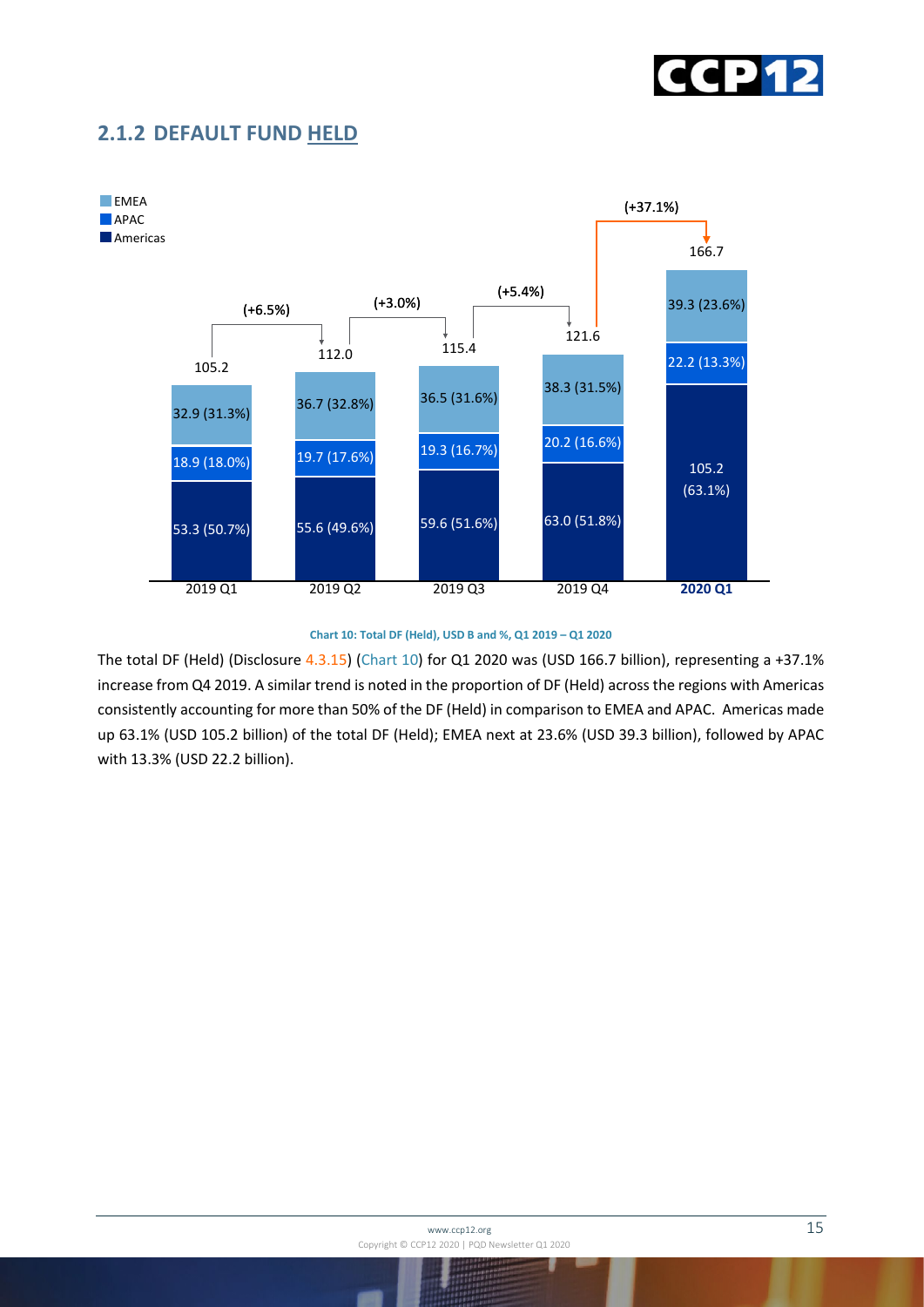

#### <span id="page-15-0"></span>**2.1.3 DF OVERCOLLATERALIZATION[12](#page-15-1)**



**Chart 11: DF Overcollateralization split by region, USD B and %, Q1 2019 – Q1 2020**

For the DF Overcollateralization, within Chart 11 above, a 105.8% increase was observed from Q4 2019 to Q1 2020. Pre-COVID-19 levels between Q1 2019 – Q4 2019 accounted for an average of USD 19.25 billion for a quarter. Although the DF Overcollateralization doubled for the Q1 2020 quarter-end as covered under section 1.2.3 (next page) (Chart 12), it is noted that the Grand Total (IM and DF) Overcollateralization figures for Q1 2020 were at similar levels one year prior, before the CC.

Comparing Q4 2019 to Q1 2020, the proportion of DF Overcollateralization for Americas has increased the most, followed by APAC, and a relatively small decrease for EMEA.

|                   | <b>Overcollateralization (DF)</b> |             |             |                    |  |  |  |
|-------------------|-----------------------------------|-------------|-------------|--------------------|--|--|--|
| <b>Row Labels</b> | Americas                          | <b>APAC</b> | <b>EMEA</b> | <b>Grand Total</b> |  |  |  |
| 2019              |                                   |             |             |                    |  |  |  |
| Qtr1              | 6.5                               | 7.6         | 1.5         | 15.6               |  |  |  |
| Qtr2              | 9.0                               | 10.6        | 1.8         | 21.3               |  |  |  |
| Qtr3              | 9.5                               | 10.2        | 1.7         | 21.4               |  |  |  |
| Qtr4              | 9.0                               | 8.0         | 1.7         | 18.7               |  |  |  |
| 2020              |                                   |             |             |                    |  |  |  |
| Qtr1              | 27.3                              | 9.8         | $1.5\,$     | 38.5               |  |  |  |

Table 5 below indicates the key data for the Total DF overcollateralization between Q1 2019 – Q1 2020.

**Table 5: Data for DF Overcollateralization split by region, USD B, Q1 2019 – Q1 2020**

<span id="page-15-1"></span><sup>&</sup>lt;sup>12</sup> Calculated as (Total DF Held, CPMI-IOSCO Disclosure 4.3.15) minus (Total DF Required, CPMI-IOSCO Disclosure 4.1.4) (PostHaircut).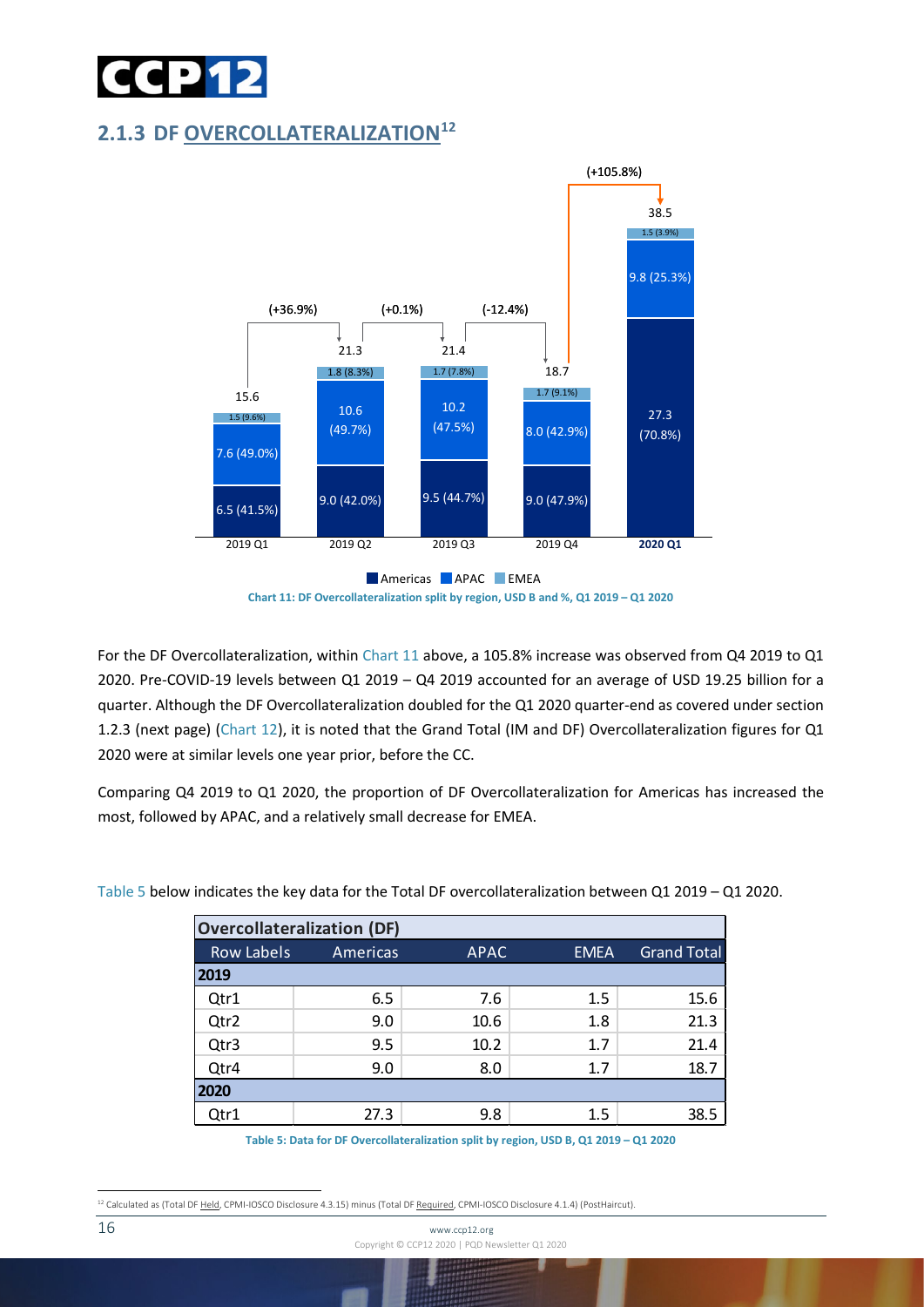

## <span id="page-16-0"></span>**3.1 TOTAL (IM AND DF) OVERCOLLATERALIZATION[13](#page-16-1)**



**Chart 12: Grand Total (IM and DF) Overcollateralization split by region, USD B and %, Q1 2019 – Q1 2020**

The **Total IM and DF Overcollateralization** figures provide us with a good overview of the pre-CC and post-CC levels. It is observed from the data that the Q4 2019 - Q1 2020 percentage increase (+26.6%) is almost identical to Q1 2019 - Q2 2019 increase (+26.3%). Given that the levels of overcollateralization are identical during peace time and the CC period, this demonstrates that the level of overcollateralization is not affected by the CC.

EMEA accounts for the largest proportion of the combined IM and DF Overcollateralization for Q1 2020, with USD 214.3 billion, +53.9%, followed by Americas USD 110.8 billon, +27.9%, and APAC with USD 72.6 billion, +18.2%.

<span id="page-16-1"></span>13 Calculated as (Total IM and DF Held, CPMI-IOSCO Disclosure 6.2.15 and 4.3.15) minus (Total IM and DF Required, CPMI-IOSCO Disclosure 6.1.1 and 4.1.4) (PostHaircut).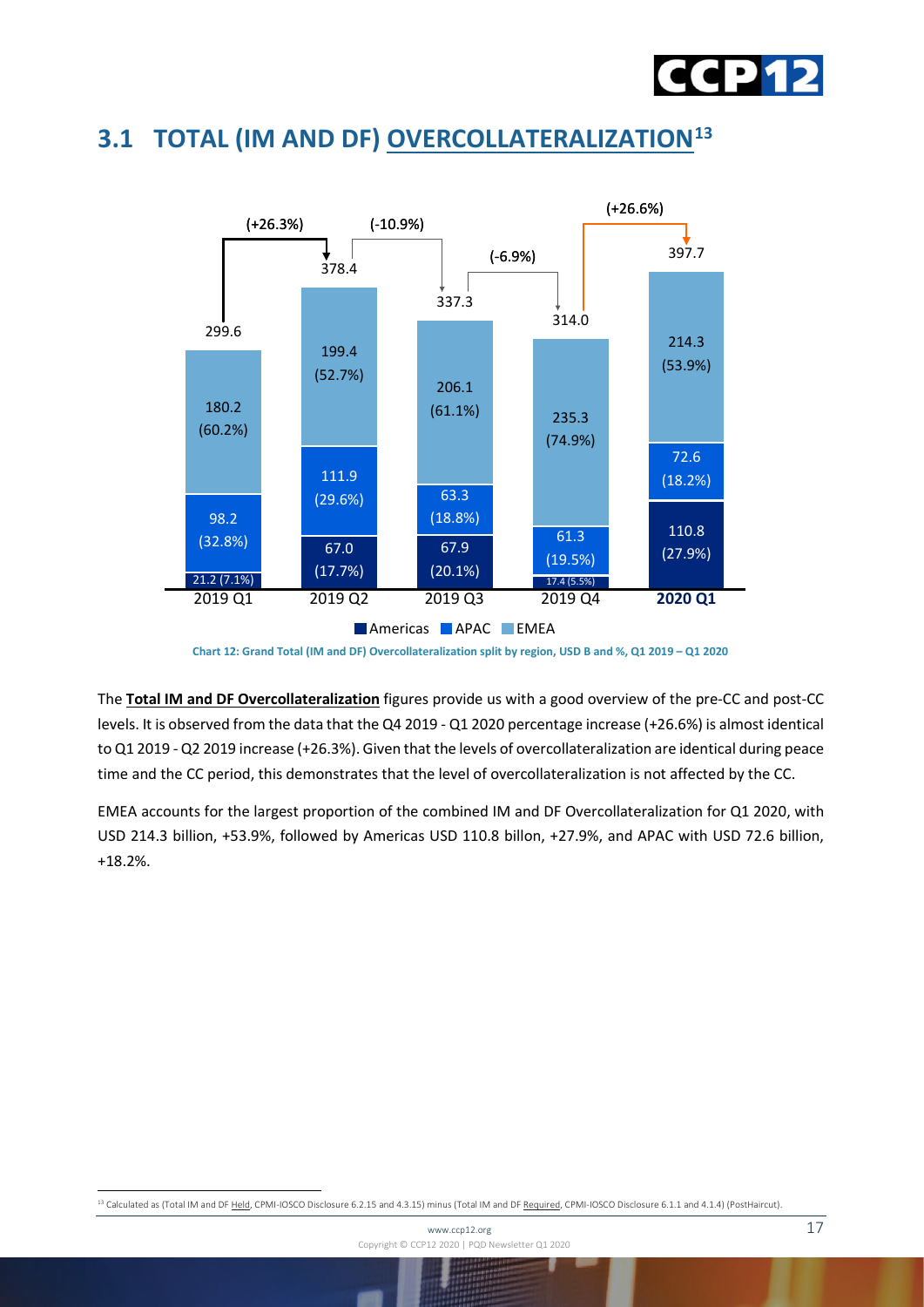## dd 12

## <span id="page-17-0"></span>**4.1 COLLATERAL MAKEUP OF IM / DF**

While members are required to post a set amount of initial margin and default fund contributions, the composition of the collateral posted may have flexibility subject to the acceptable collateral allowable by each individual CCP.

The collateral can be made up of a combination of Cash and Non-Cash collateral, held in different forms at a variety of locations. The global total (percentages) for Q1 2020 can be seen below in Table 5:

| <b>Collateral Posted in the Form of:</b>                  | <b>IM</b>          | <b>IM Held</b> | <b>DF</b>          | <b>DF Held</b> |
|-----------------------------------------------------------|--------------------|----------------|--------------------|----------------|
|                                                           | <b>Disclosures</b> | (%)            | <b>Disclosures</b> | (%)            |
| <b>At Central Bank of Issue</b>                           | 6.2.1              | 13.1%          | 4.3.1              | 41.6%          |
| <b>At Other Central Bank</b>                              | 6.2.2              | 0.6%           | 4.3.2              | $0.0\%$        |
| <b>Commercial Bank, Secured Cash (Incl. Reverse Repo)</b> | 6.2.3              | 10.1%          | 4.3.3              | 13.0%          |
| <b>Commercial Bank, Unsecured Cash</b>                    | 6.2.4              | 9.6%           | 4.3.4              | 6.1%           |
| Sovereign Government Bonds - Domestic                     | 6.2.5              | 25.1%          | 4.3.5              | 31.9%          |
| Sovereign Government Bonds - Foreign                      | 6.2.6              | 17.0%          | 4.3.6              | 3.1%           |
| <b>Agency Bonds</b>                                       | 6.2.7              | 1.5%           | 4.3.7              | 3.0%           |
| <b>State/Municipal Bonds</b>                              | 6.2.8              | 0.5%           | 4.3.8              | 0.2%           |
| <b>Corporate Bonds</b>                                    | 6.2.9              | 4.9%           | 4.3.9              | 0.5%           |
| <b>Equities</b>                                           | 6.2.10             | 2.5%           | 4.3.10             | 0.2%           |
| <b>Mutual Funds/UCITS</b>                                 | 6.2.11             | 0.1%           | 4.3.11             | 0.0%           |
| <b>Commodities - Gold</b>                                 | 6.2.12             | 0.0%           | 4.3.12             | 0.0%           |
| <b>Commodities - Other</b>                                | 6.2.13             | 0.1%           | 4.3.13             | $0.0\%$        |
| <b>Other</b>                                              | 6.2.14             | 2.3%           | 4.3.14             | 0.4%           |

**Table 6: Collateral Breakdown of IM and DF (Held)**

As noted in Table 5, the majority of IM Held for (Cash) deposits were primarily within Central Bank of Issue (13.1%), followed by Commercial Banks as Secured and Unsecured Cash (10.1% and 9.6%, respectively). With regards to Non-Cash, the overwhelming majority is deposited as Sovereign Government Bonds (Domestic), followed by Sovereign Government Bonds (Foreign).

DF Held (Cash) deposits were mainly deposited at the Central Bank of Issue (41.6%), followed by Commercial Banks as Secured and Unsecured Cash (13.0% and 6.1%, respectively). Non-Cash deposits were primarily within Sovereign Government Bonds (Domestic).

Charts 13 to 16 on the following pages, provide a comprehensive and in-depth analysis of the Cash vs. Non-Cash breakdown of collateral Held for both the IM and DF.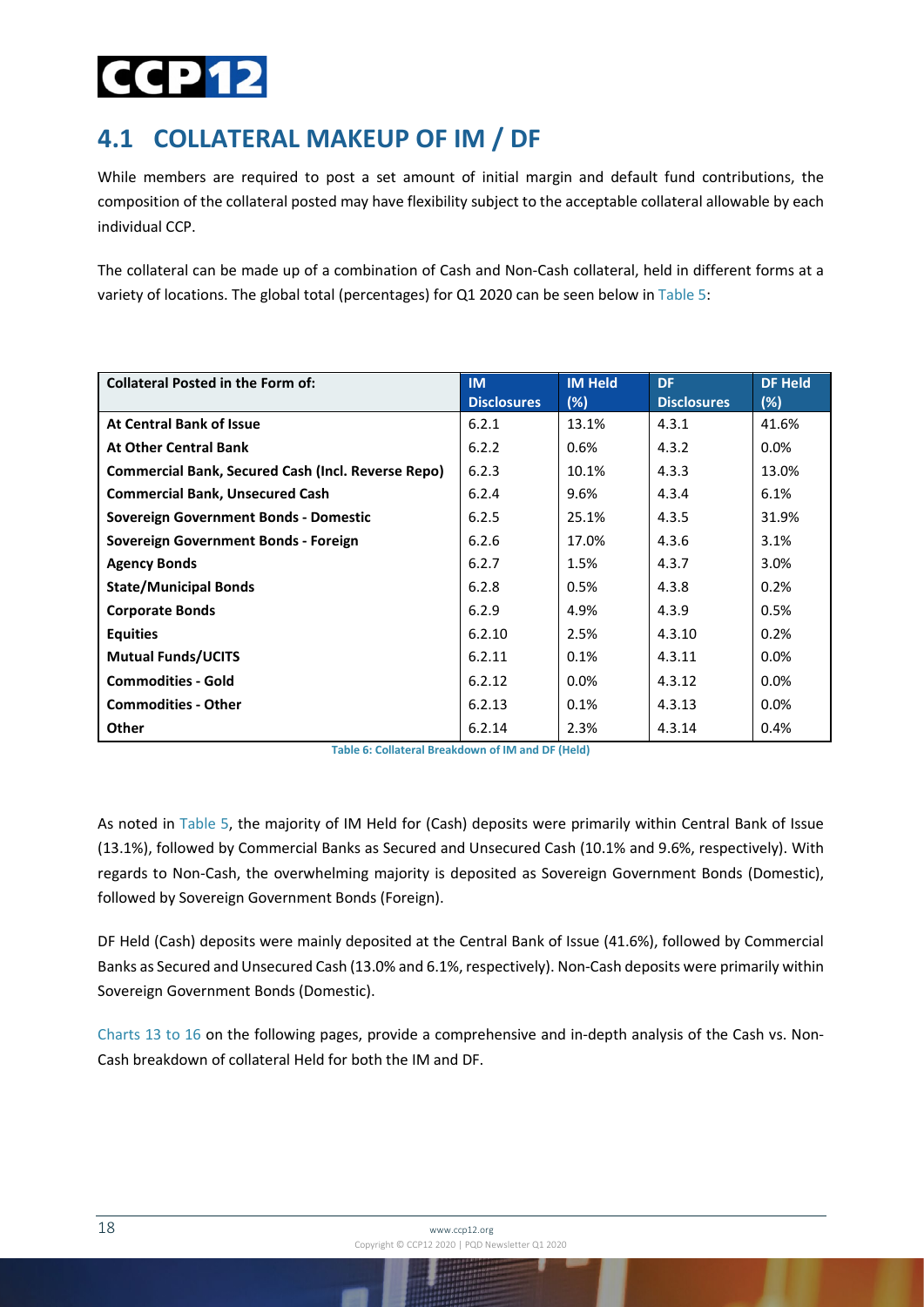

#### <span id="page-18-0"></span>**4.1.1 IM HELD TOTAL – COLLATERAL MAKEUP OF CASH/NON-CASH**



**Cash**

The increases in Cash deposits are mirrored by a passive increase in non-cash, as CCPs shift their resources to the safety of Central Bank and Commercial Bank deposits during the CC.

Total Cash deposits for IM (Held) increased **+69.5%** between Q4 2019 and Q1 2020.

We see a USD +86.7 billion increase in Unsecured Commercial Bank Deposits, followed by USD +63.8 billion in Central Bank Deposits and USD +49.56 billion for Secured Cash at Commercial Banks (incl. Reverse Repos).



**Non-Cash**

Total Non-Cash deposits for IM (Held) increased **+3.8%** between Q4 2019 and Q1 2020.

The highest increase between quarters for the YTD was between Q1 2019 and Q2 2019 with +13.8%.

Domestic and Foreign Sovereign Government Bonds consistently account for more than 70% of all Non-Cash deposits QoQ.

Equities have been steadily declining since Q2 2019, for which they made up only 5% of the Non-Cash resources across all 42 CCPs in Q1 2020.

**Chart 14: Non-Cash Deposits, Total IM (Held) across all CCPs, USD B and %, Q1 2019 – Q1 2020**

†Cash deposited at "Other Central Bank of Issue" (IM: CPMI-IOSCO Disclosure 6.2.2, DF: CPMI-IOSCO Disclosure 4.3.2) makes up <1.9% of the total cash collateral for IM and negligible for the DF. Therefore, "Central Bank of Issue" and "Other Central Bank" Cash deposits grouped together within charts.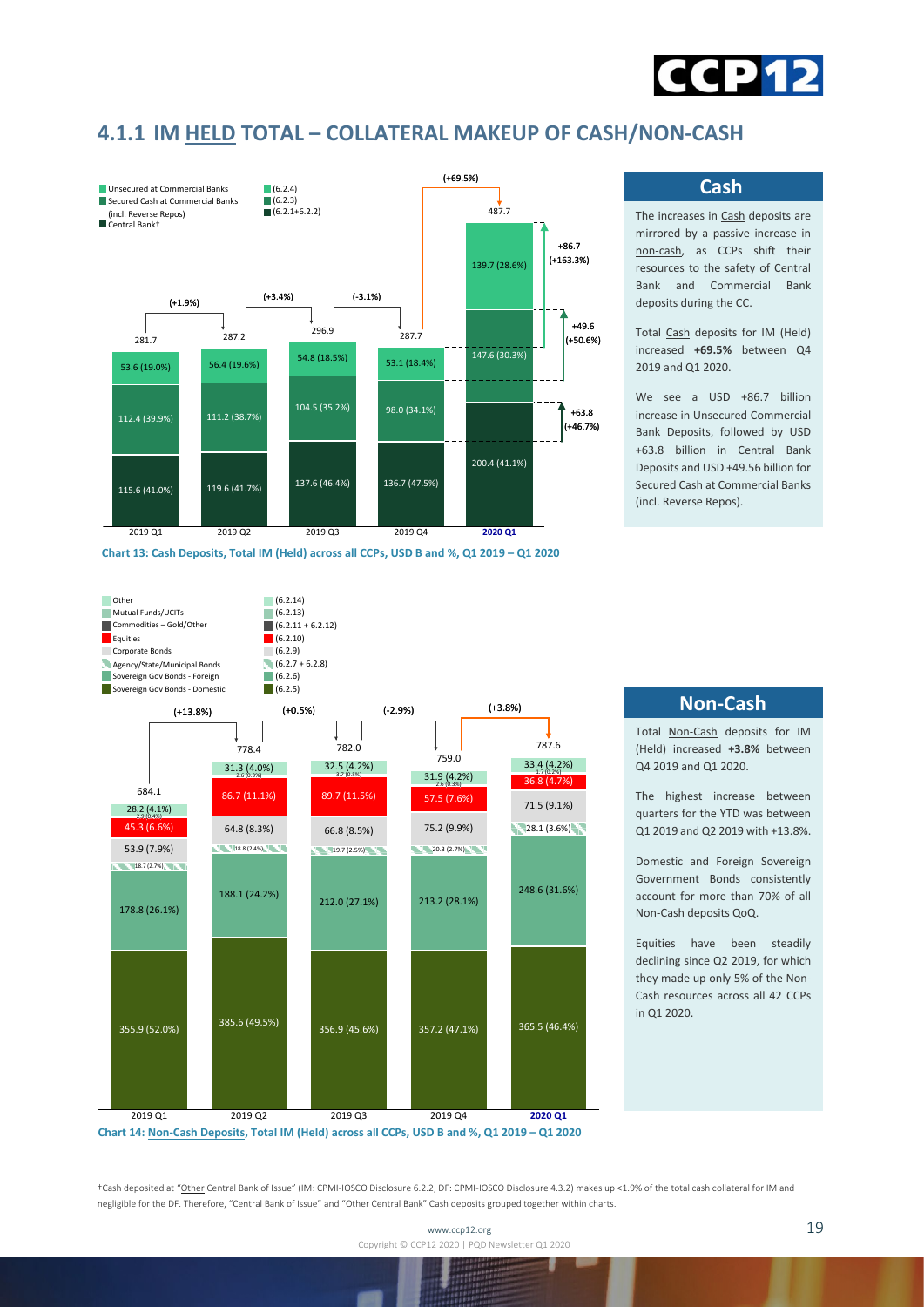

#### <span id="page-19-0"></span>**4.1.2 DF HELD TOTAL – COLLATERAL MAKEUP OF CASH/NON-CASH**



**Chart 15: Cash Deposits, Total DF (Held) across all CCPs, USD B and %, Q1 2019 – Q1 2020** 





#### **Cash**

During the CC, Total DF (Held) Cash deposits increased (USD 33.6 billion, +52.3%) from Q4 2019, indicating a larger shift to more secure deposits.

A +81.3% increase within Central Bank Deposits is a significant increase. Prior to the CC, Central Bank deposits only made up ~55- 58% of Cash deposits for the quarter. For Q1 2020, this reached 68.5% of the total Cash deposits held.

Unsecured Cash at Commercial banks decreased 4.9%, but remains the same proportion QoQ.

#### **Non-Cash**

Non-Cash DF (Held) resources are primarily deposited within Sovereign Government Bonds (Domestic), accounting for USD 51 billion or 81% of the Total Non-Cash deposits (Held).

This is followed by Sovereign Government Bonds (Foreign), accounting for USD 5 billion, 8% and lastly, Agency/State/Municipal Bonds which account for USD 5 billion, 8%.

The remaining Non-Cash deposits across Corporate Bonds, Equities, Commodities (Gold/Other), Mutual Funds/UCITs and Other, account for the remaining 3% of Non-Cash DF (Held) Resources.

†Please see footnote on the previous page, 19.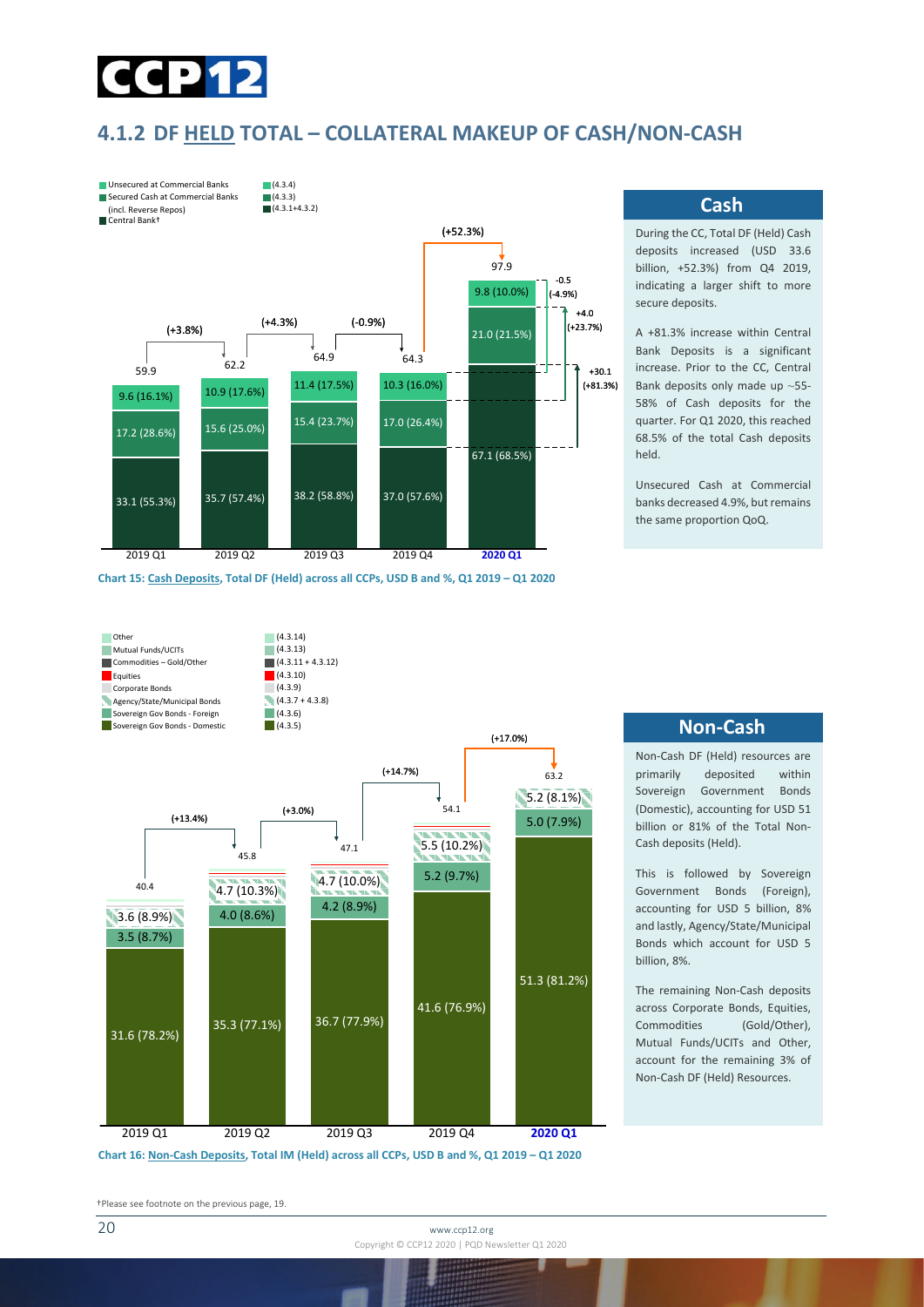

## <span id="page-20-0"></span>**5.1 MARK-TO-MARKET**

#### <span id="page-20-1"></span>**5.1.1 AVERAGE TOTAL DAILY VARIATION MARGIN PAID**

Average total variation margin (VM) paid to the CCP by participants each business day (Disclosure 6.6.1) (Chart 17) can be defined as funds that are collected and paid out to reflect current exposures resulting from actual changes in market prices (CPMI-IOSCO, 2012).

In the CCP12 PQD data set, the total average VM paid through the CCP by participants on each business day during the first quarter of 2020 increased significantly (+65.2%) in comparison to the previous quarter. The Average daily VM in Q1 2020 was primarily generated by the Americas (44.6%; USD 18.2 billion) and EMEA (44.4%; USD 18.1 billion). In APAC however, Average daily VM for Q1 2020 accounted for (11.0%; USD 4.5 billion).

The quarterly regional increase between Q4 2019 – Q1 2020 was:

**Americas:** +98.7% increase; USD +9.1 billion;

**EMEA:** +51.1% increase; USD +6.1 billion;

**APAC:** +26.0% increase; USD +0.9 billion.



**Chart 17: Average Total VM Paid to the CCP by participants each business day, USD B – Q1 2019 – Q1 2020**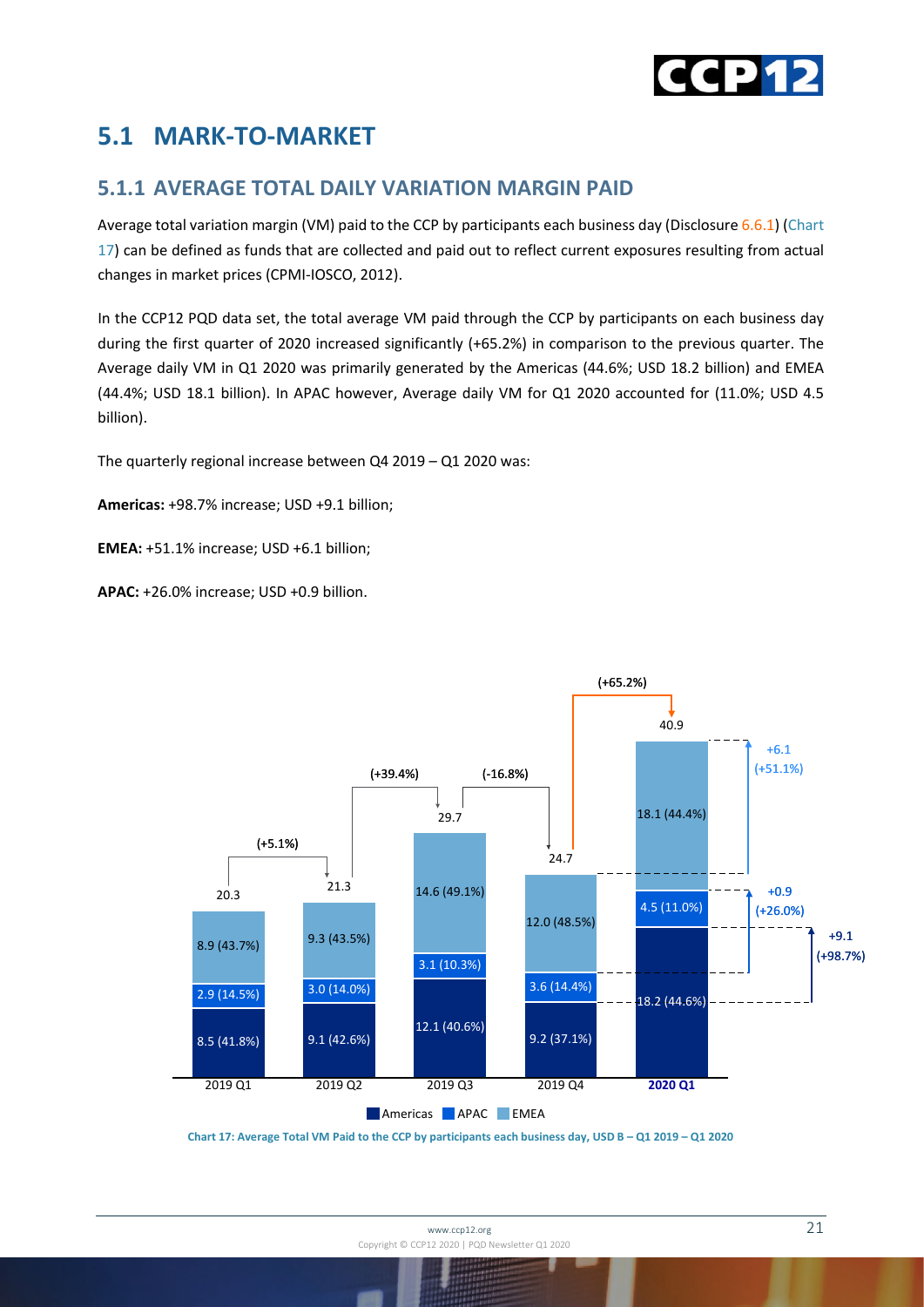

## <span id="page-21-0"></span>**6.1 TOTAL IM (REQUIRED) ACROSS CDS/IRS**

Charts 18 to 19, as well as Table 6 and 7, provide key insights into the total IM (Required) across CDS and IRS.

#### <span id="page-21-1"></span>**6.1.1 CDS**

#### **6.1.1**

*Total IM required for CDS across 3 CCPs (USD B and %)*



**Chart 18: Total IM (Required) for CDS across 3 CCPs, USD B and %, Q1 2019 – Q1 2020**

| (6.1.1) Total IM (Required) for CDS across three CCPs (USD B) |            |             |     |                           |  |  |
|---------------------------------------------------------------|------------|-------------|-----|---------------------------|--|--|
| <b>Row Labels</b>                                             | <b>ICC</b> | <b>ICEU</b> |     | <b>LCH_SA Grand Total</b> |  |  |
| 2019                                                          |            |             |     |                           |  |  |
| Qtr1                                                          | 34.0       | 6.7         | 3.6 | 44.3                      |  |  |
| Qtr2                                                          | 33.4       | 7.1         | 3.2 | 43.8                      |  |  |
| Qtr3                                                          | 34.9       | 7.9         | 3.9 | 46.6                      |  |  |
| Qtr4                                                          | 34.9       | 7.5         | 3.3 | 45.7                      |  |  |
| 2020                                                          |            |             |     |                           |  |  |
| Qtr1                                                          | 50.3       | 11.2        | 5.4 | 66.9                      |  |  |

**Table 7: Total IM (Required) for CDS across three CCPs (USD, B)**

#### **CDS**

- IM (Required) for CDS increased +46.3% for the three CCPs (ICE Clear Credit, ICE Clear Europe and LCH SA (CDS Clear) between Q4 2019 – Q1 2020;
- ICC accounts for the largest portion of IM (Required) from the three, with a total of USD 50.3 billion for Q1 2020;
- Proportion of IM (Required) for 3 CDS CCPs remains constant QoQ;
- LCH SA (CDS Clear) represents the largest increase from Q4 2019 with +65.2%, albeit with the smallest portion of IM (Required) for CDS in comparison;
- This is followed by ICEU (+48.5%), and ICC (+44.0%) increase from Q4 2019.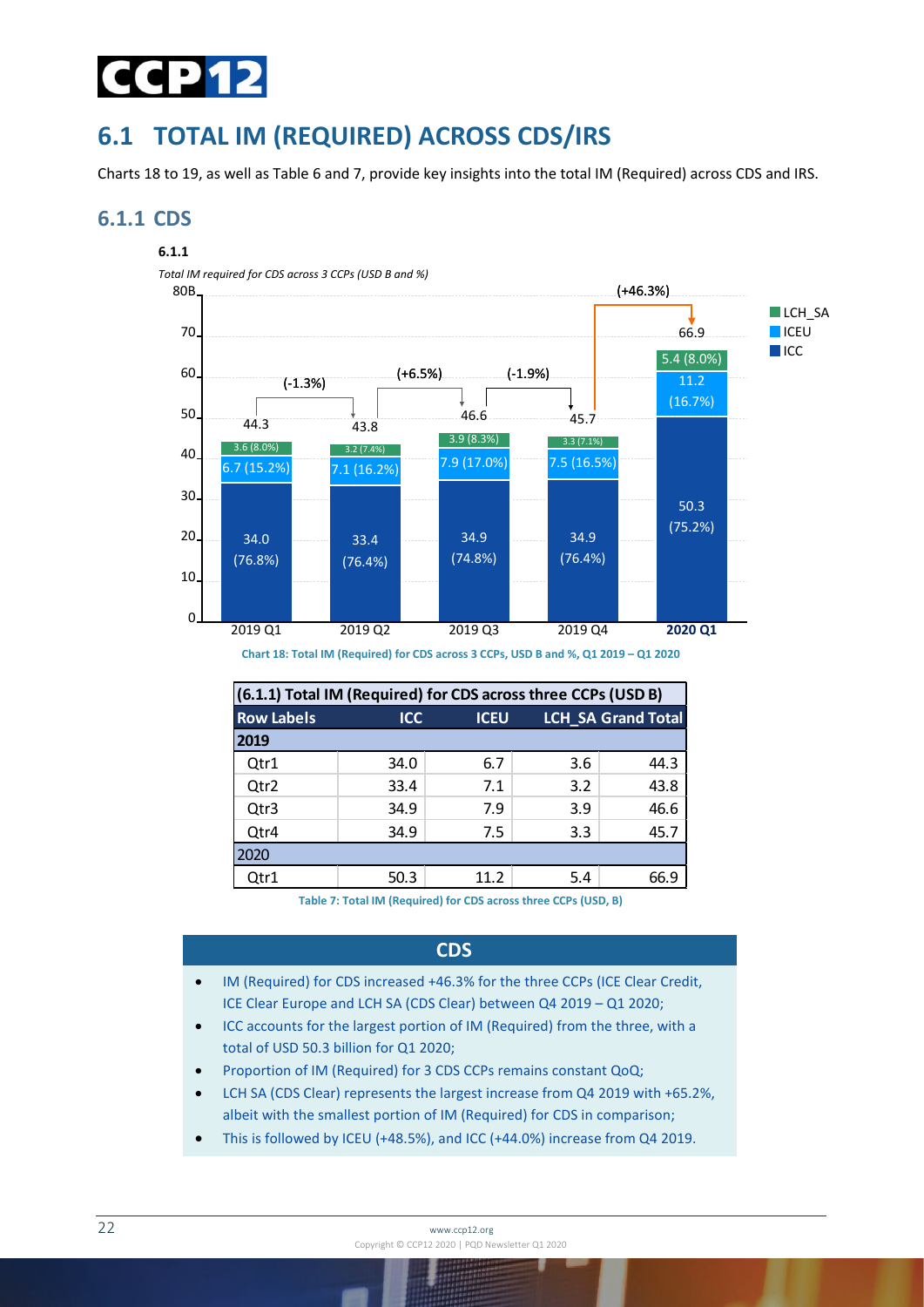

#### <span id="page-22-0"></span>**6.1.2 IRS**



**Chart 19: Total IM (Required) for Top 4 Largest IRS CCPs, USD B and %, Q1 2019 – Q1 2020**

|                   | (6.1.1) Total IM (Required) for Top 4 Largest IRS CCPs (USD B) |             |             |       |                            |  |  |
|-------------------|----------------------------------------------------------------|-------------|-------------|-------|----------------------------|--|--|
| <b>Row Labels</b> | <b>CME</b>                                                     | <b>ECAG</b> | <b>JSCC</b> |       | <b>LCH LTD Grand Total</b> |  |  |
| 2019              |                                                                |             |             |       |                            |  |  |
| Qtr1              | 22.9                                                           | 6.5         | 6.1         | 146.0 | 181.5                      |  |  |
| Qtr2              | 26.4                                                           | 8.7         | 6.8         | 158.4 | 200.4                      |  |  |
| Qtr3              | 35.5                                                           | 12.5        | 8.3         | 178.4 | 234.7                      |  |  |
| Qtr4              | 29.3                                                           | 12.4        | 8.2         | 171.0 | 220.9                      |  |  |
| 2020              |                                                                |             |             |       |                            |  |  |
| Qtr1              | 40.3                                                           | 19.9        | 11.9        | 199.5 | 271.6                      |  |  |

**Table 8: Total IM (Required) for Top 4 Largest IRS CCPs (USD, B)**

#### **IRS**

- IM (Required) for top 4 IRS CCPs increases by +23.0% between Q4 2019 Q1 2020;
- LCH LTD (SwapClear) represents the largest portion of IM (Required) at USD 199.5 billion, 73.5% for Q1 2020.
- Proportion of IM (Required) for top four IRS CCPs remains fairly constant QoQ;
- Between Q4 2019 and Q1 2020, the IRS IM (Required) increases are:
- o CME: 37.5% increase, from USD 29.3 billion to USD 40.3 billion;
- o ECAG: 61.2% increase, from USD 12.4 billion to USD 19.9 billion;
- o JSCC: 45.4% increase, from USD 8.2 billion to USD 11.9 billion;
- o LCH\_LTD: 16.7% increase, from USD 171.0 billion to 199.5 billion.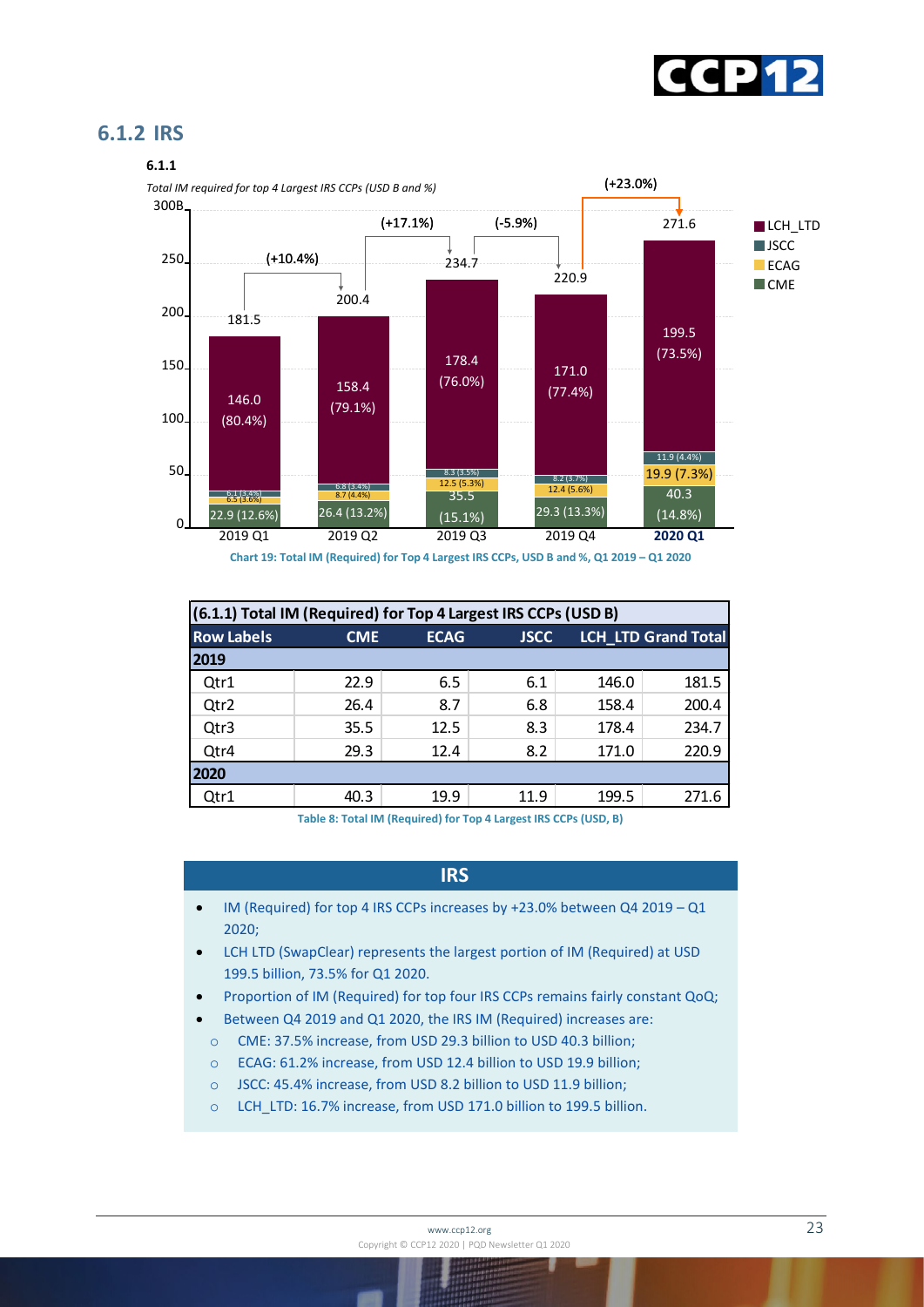## 2D 15

### <span id="page-23-0"></span>**7.1 AVAILABILITY, FAILURES AND RECOVERY TIME OBJECTIVES**

CCPs report the quantity and duration of operational failures affecting their core clearing systems over the previous 12 months on a quarterly basis:

- **Core Systems:** Within clearing, systems enable the acceptance and novation of trades, and provide the calculation of margin and settlement obligations;
- **Loss of Availability:** An incident that results in an interruption to the CCP's ability to perform its own functions in relation to trade acceptance and novation, or calculation of margin and settlement obligations. An incident that compromises the CCP's ability to correctly perform the aforementioned functions is also considered a 'loss of availability', even if there is no actual outage. Failure to a backup site without interruption to services would not count as a loss of availability.

#### **Disclosure (17.2):**

For Q1 2020, CCPs reported higher availability to core clearing systems over the previous 12-month period<sup>[14](#page-23-1)</sup> compared to the previous reporting period.

The average actual core clearing system availability over the previous twelve-month period (March 31, 2019 through March 31, 2020) across all 42 CCPs was 99.97%

#### **Disclosure (17.4):**

- 37 out of 42 CCPs observe the standard target recovery time of 2 hours;
- 2 out of 42 CCPs observe a 1-hour target recovery time, and
- 3 out of 42 CCPs observe a 4-hour target recovery time<sup>15</sup>.

<span id="page-23-2"></span><span id="page-23-1"></span><sup>&</sup>lt;sup>14</sup> For Q4 2019, the average availability of core clearing systems over the period January1, 2019 through to December 31, 2019 across all CCPs was 99.96%. <sup>15</sup> Based on their respective regulatory requirements.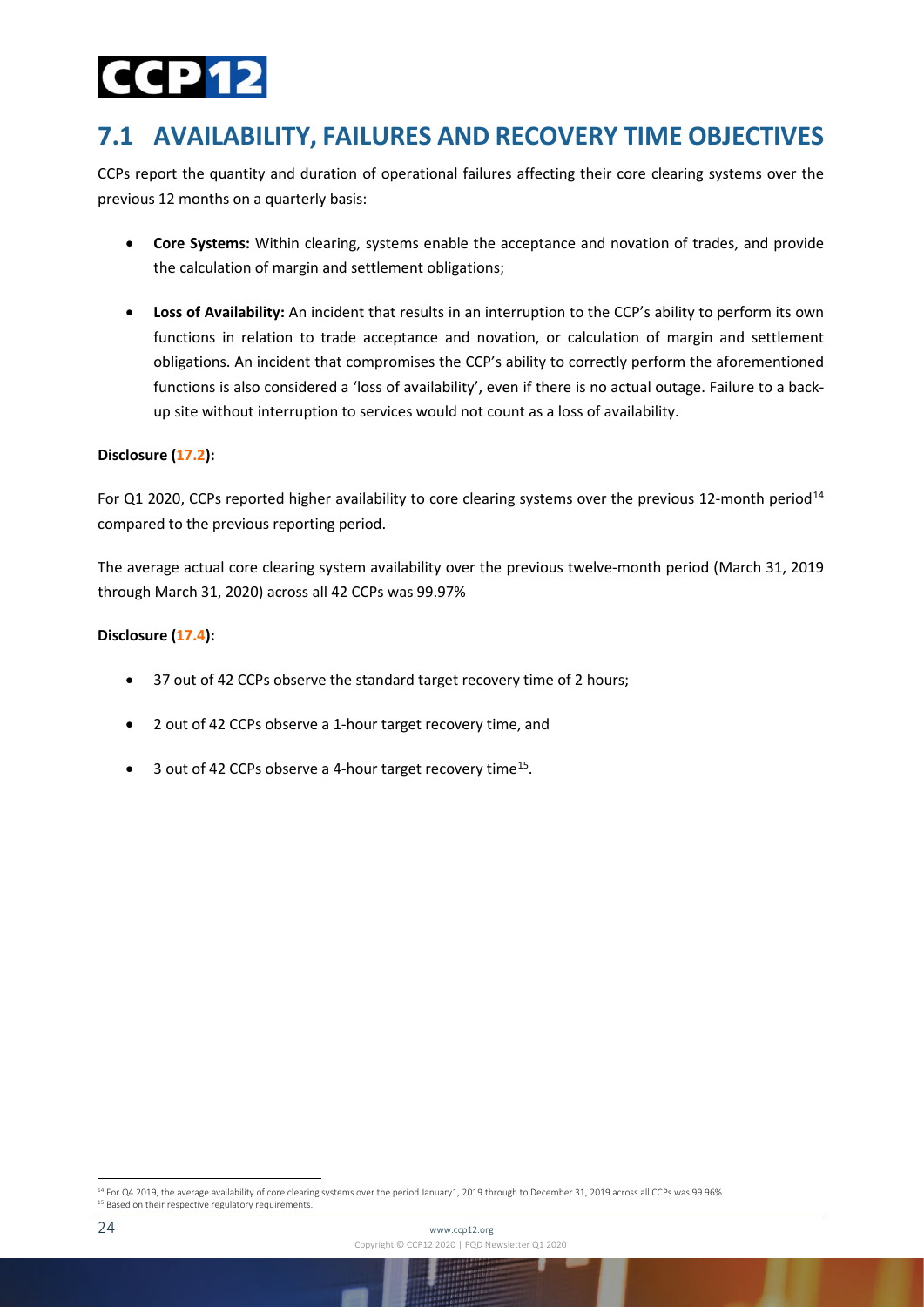

## <span id="page-24-0"></span>**APPENDIX 1 – THE LIST OF CCPS AND REGIONS**

| <b>Organisation</b>                           | <b>Region</b> | <b>Website for PQD Reports</b>                                                             |
|-----------------------------------------------|---------------|--------------------------------------------------------------------------------------------|
| Argentina Clearing                            | Americas      | http://www.argentinaclearing.com.ar/compliance/mejores_practicas/                          |
|                                               |               |                                                                                            |
| B3 - Brasil Bolsa Balcao                      | Americas      | http://www.b3.com.br/en_us/products-and-services/clearing-and-<br>settlement/clearing/     |
| Cámara de Riesgo Central de                   | Americas      | https://www.camaraderiesgo.com/public-quantitative-disclosures-pqd/                        |
| Contraparte de Colombia (CRCC)                |               |                                                                                            |
| Chicago Mercantile Exchange Group             | Americas      | http://www.cmegroup.com/clearing/cpmi-iosco-reporting.html                                 |
| Depository Trust & Clearing Corporation       | Americas      | http://www.dtcc.com/en/legal/policy-and-compliance                                         |
|                                               |               |                                                                                            |
| Intercontinental Exchange (Credit)            | Americas      | https://www.theice.com/clear-credit/regulation                                             |
| Intercontinental Exchange (NGX)               | Americas      | https://www.theice.com/ngx/documents                                                       |
| Intercontinental Exchange (US)                | Americas      | https://www.theice.com/clear-us/regulation#quantitative-disclosures                        |
| Minneapolis Grain Exchange                    | Americas      | http://www.mgex.com/regulation.html                                                        |
| The Options Clearing Corporation              | Americas      | https://www.theocc.com/about/corporate-information/pfmi-                                   |
| <b>TMX Group</b>                              | Americas      | disclosures.jsp<br>http://www.cdcc.ca/publications_qtdFiles_en                             |
| ASX Limited (Clear)                           | APAC          | http://www.asx.com.au/regulation/regulatory-compliance/asx-clear.htm                       |
|                                               |               |                                                                                            |
| ASX Limited (Futures)                         | APAC          | https://www.asx.com.au/regulation/regulatory-compliance/asx-clear-<br>futures.htm          |
| Hong Kong Exchanges & Clearing Ltd<br>(HKCC)  | APAC          | https://www.hkex.com.hk/eng/market/clr/SpecialTopics/IOSCO.htm                             |
| Hong Kong Exchanges & Clearing Ltd<br>(HKSCC) | APAC          | https://www.hkex.com.hk/Services/Clearing/Securities/PFMI?sc lang=en                       |
| Hong Kong Exchanges & Clearing Ltd<br>(OTCC)  | APAC          | https://www.hkex.com.hk/Services/Clearing/OTC-Clear/PFMI?sc lang=en                        |
| Hong Kong Exchanges & Clearing Ltd<br>(SEOCH) | APAC          | https://www.hkex.com.hk/eng/market/clr/SpecialTopics/IOSCO.htm                             |
| Intercontinental Exchange (Singapore)         | APAC          | https://www.theice.com/clear-singapore/regulation#quantitative-<br>disclosures             |
| Japan Securities Clearing Corporation         | APAC          | https://www.jpx.co.jp/jscc/en/company/fmi-pdf2.html                                        |
| Korea Exchange                                | APAC          | https://global.krx.co.kr/contents/GLB/02/0202/0202020203/GLB0202020<br>203.jsp             |
| <b>NSE Clearing Limited</b>                   | APAC          | https://www.nscclindia.com/NSCCL/disclosures/nsccl_dis_pfmi.htm                            |
| Shanghai Clearing House                       | APAC          | http://www.shclearing.com/zcyyj/jgyzl/pfmi/                                                |
| Singapore Exchange Ltd (CDP)                  | APAC          | https://www2.sgx.com/regulation/principles-financial-market-<br>infrastructures-disclosure |
| Singapore Exchange Ltd (DC)                   | APAC          | https://www2.sgx.com/regulation/principles-financial-market-<br>infrastructures-disclosure |
| Taifex                                        | APAC          | https://www.taifex.com.tw/enl/eng5/qDFiles                                                 |
| Thailand Clearing House Co. Ltd.              | APAC          | https://www.set.or.th/tch/en/pfmi/pfmi_disclosure.html                                     |
| The Clearing Corporation of India Ltd         | APAC          | https://www.ccilindia.com/RiskManagement/Pages/PFMIDisclosres.aspx                         |
| Dubai Commodities Clearing Corporation        | EMEA          | http://www.dccc.co.ae/                                                                     |
| <b>Eurex Clearing</b>                         | EMEA          | http://www.eurexclearing.com/clearing-en/about-us/regulatory-standards                     |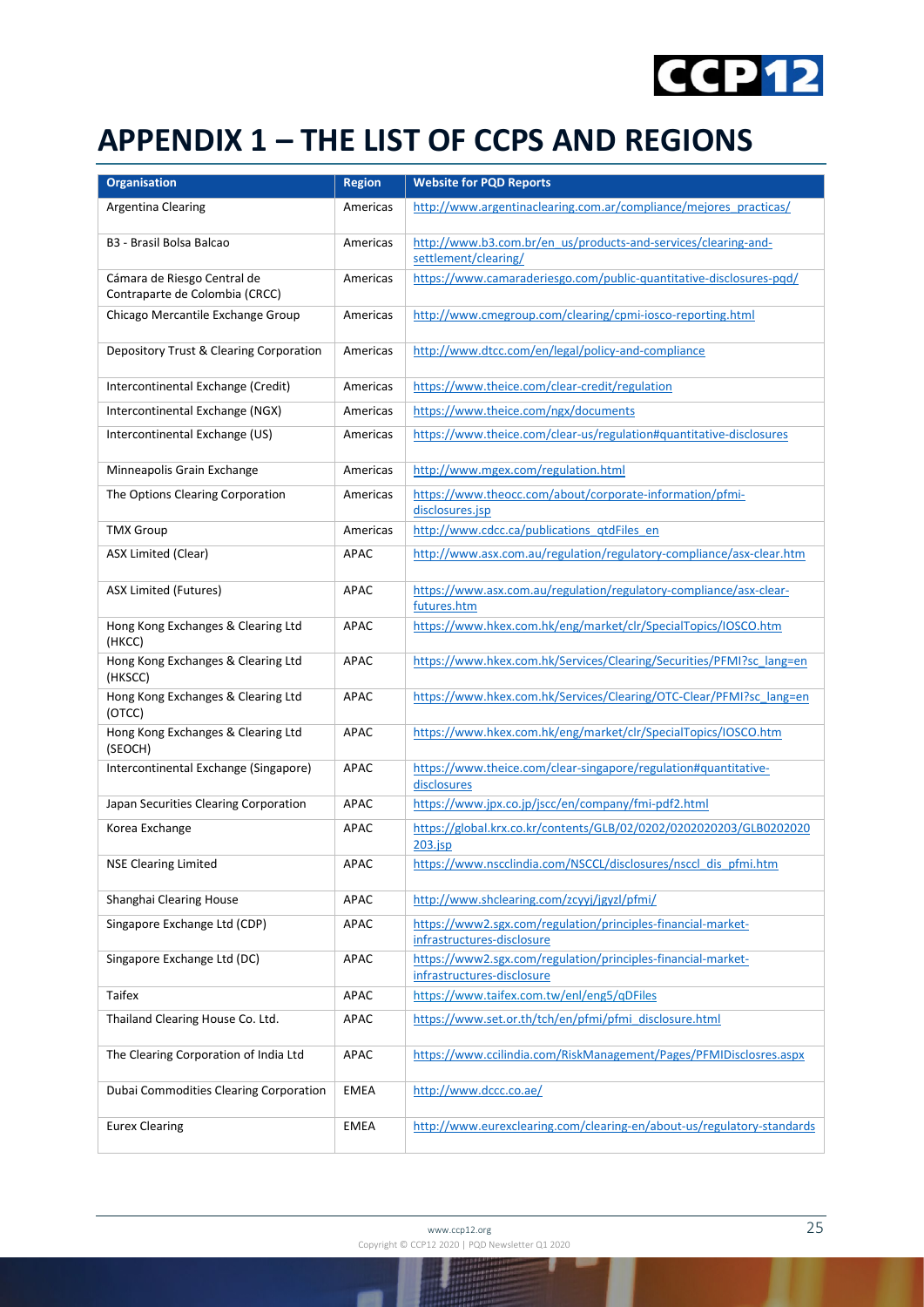## **CCP12**

| <b>Organisation</b>                                 | <b>Region</b> | <b>Website for PQD Reports</b>                                                                                                                                                 |
|-----------------------------------------------------|---------------|--------------------------------------------------------------------------------------------------------------------------------------------------------------------------------|
| Intercontinental Exchange (Europe)                  | <b>EMEA</b>   | https://www.theice.com/clear-europe/regulation#quantitative-disclosures                                                                                                        |
| Intercontinental Exchange (Netherlands)             | <b>EMEA</b>   | https://www.theice.com/clear-netherlands/regulation#quantitative-<br>disclosures                                                                                               |
| Johannesburg Stock Exchange                         | <b>EMEA</b>   | https://www.jse.co.za/services/post-trade-services/risk-<br>management/quantitative-disclosures                                                                                |
| KDPW CCP S.A.                                       | <b>EMEA</b>   | http://www.kdpwccp.pl/en/Members/Transparency/Pages/Terms of Use<br>.aspx                                                                                                      |
| London Stock Exchange Group Ltd<br>(CC&G)           | <b>EMEA</b>   | https://www.lseg.com/markets-products-and-services/post-trade-<br>services/ccp-services/ccg-english-version/products-and-<br>services/statistics/iosco-quantitative-disclosure |
| London Stock Exchange Group Ltd (LCH<br>LTD)        | <b>EMEA</b>   | https://www.lch.com/resources/rules-and-regulations/ccp-disclosures                                                                                                            |
| London Stock Exchange Group Ltd (LCH<br>SA)         | <b>EMEA</b>   | https://www.lch.com/resources/rules-and-regulations/ccp-disclosures                                                                                                            |
| Nasdag Clearing                                     | <b>EMEA</b>   | https://business.nasdaq.com/trade/clearing/nasdaq-clearing/about-<br>nasdaq-clearing/index.html                                                                                |
| National Clearing Centre (Moscow<br>Exchange Group) | <b>EMEA</b>   | https://www.nationalclearingcentre.com/catalog/5112                                                                                                                            |
| Takasbank                                           | <b>EMEA</b>   | https://www.takasbank.com.tr/en/services/services-provided/central-<br>counterparty-ccp/takasbank-cpmi-iosco-quantitative-disclosure                                           |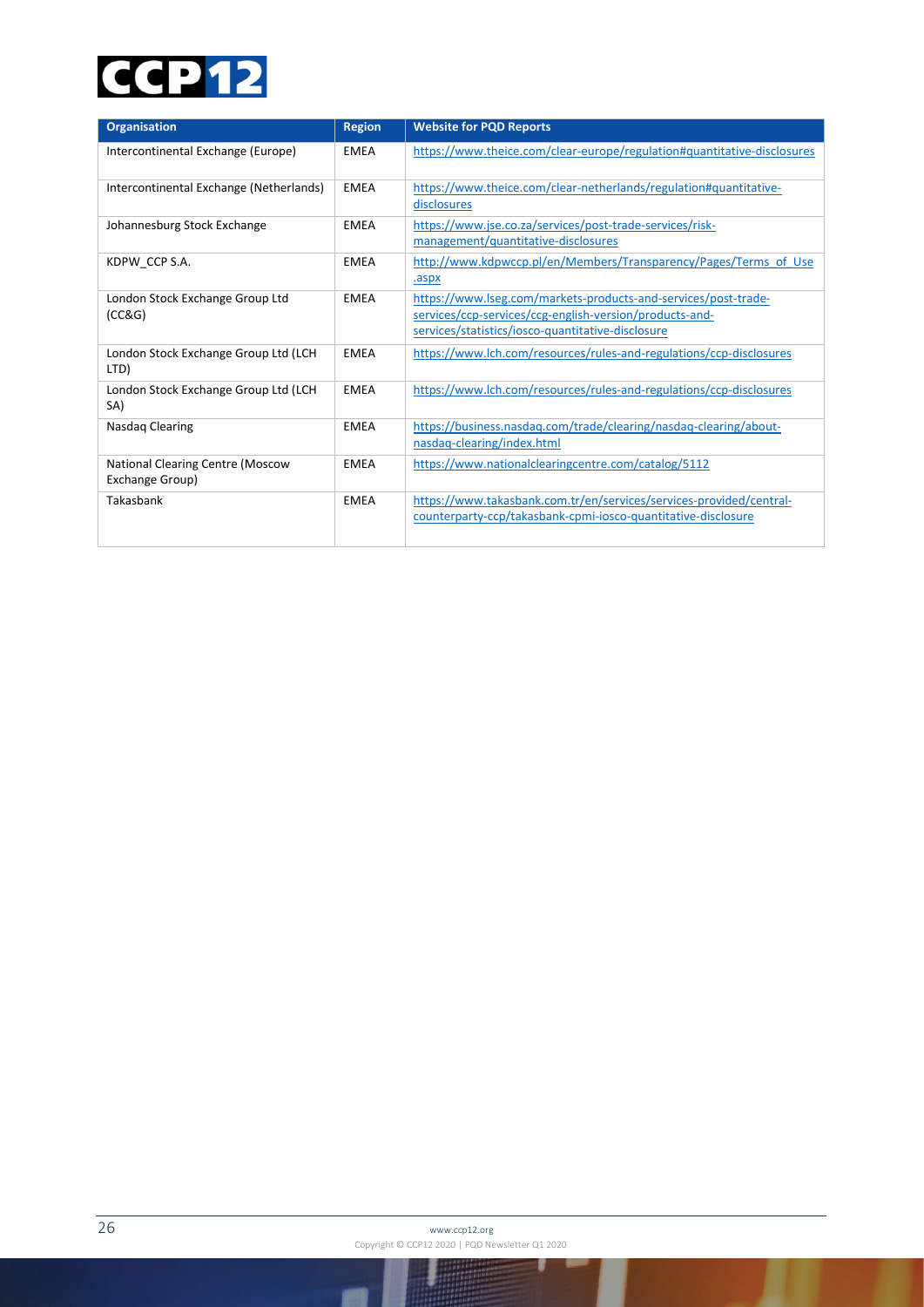

## <span id="page-26-0"></span>**APPENDIX 2 – INDICATORS**

| Section         | Indicator                                              | Definition                                                                                                                                                                                                                                                                                                                                                                                                                                                                                                                                                                                                                                                       |
|-----------------|--------------------------------------------------------|------------------------------------------------------------------------------------------------------------------------------------------------------------------------------------------------------------------------------------------------------------------------------------------------------------------------------------------------------------------------------------------------------------------------------------------------------------------------------------------------------------------------------------------------------------------------------------------------------------------------------------------------------------------|
| 1.1             | Initial Margin (IM)                                    | Collateral that is collected to cover potential changes in the value of each<br>participant's position (that is, potential future exposure) over the appropriate<br>closeout period in the event a participant defaults. (CPMI-IOSCO, 2012) <sup>16</sup> .                                                                                                                                                                                                                                                                                                                                                                                                      |
| 1.1.1,<br>1.1.2 | <b>IM Required Total</b>                               | The term IM Required Total indicates all the initial margin required by CCPs.                                                                                                                                                                                                                                                                                                                                                                                                                                                                                                                                                                                    |
| 1.1.3           | <b>IM Held Total</b>                                   | This term indicates all the initial margin held by CCPs.                                                                                                                                                                                                                                                                                                                                                                                                                                                                                                                                                                                                         |
| 1.1.4           | IM Overcollateralization                               | This term indicates the difference between the IM Required and Held. Calculated as<br>(Total IM Held, CPMI-IOSCO Disclosure 6.2.15) minus (Total IM Required, CPMI-<br>IOSCO Disclosure 6.1.1) (PostHaircut)                                                                                                                                                                                                                                                                                                                                                                                                                                                     |
| 1.1.5           | <b>IM Required House</b>                               | This term indicates the total Initial Margin Requirements of a CCP for clearing<br>members (i.e. excluding their clients).                                                                                                                                                                                                                                                                                                                                                                                                                                                                                                                                       |
| 1.1.6           | IM Required Client Net/Client Gross                    | Collecting margin on a gross basis means that the amount of margin a participant<br>must post to the CCP on behalf of its customers is the sum of the amounts of margin<br>required for each such customer. Collecting margin on a net basis means that the<br>participant may, in calculating the amount of margin it must post to the CCP on<br>behalf of its customers, offset the amounts of margin associated with the portfolios<br>of different customers (CPMI-IOSCO, 2012).<br>Under PQD requirements, CCPs should clarify whether Initial Margin Requirements<br>for their clients are under client gross structure, or client net structure, or both. |
| 2.1             | Default Fund (DF)                                      | A fund, comprising pre-funded financial resources provided by participants, to<br>allocate any losses arising in the event that one or more participants default on their<br>obligations to the FMI and resources provided by the defaulting party (or parties)<br>are not sufficient to cover such losses (CPMI-IOSCO, 2015).                                                                                                                                                                                                                                                                                                                                   |
| 2.1.1           | DF Required                                            | The total prefunded default fund contributions from clearing members required by<br>CCPs.                                                                                                                                                                                                                                                                                                                                                                                                                                                                                                                                                                        |
| 2.1.2           | DF Held                                                | The total prefunded default fund contributions from clearing members actually held<br>by CCPs.                                                                                                                                                                                                                                                                                                                                                                                                                                                                                                                                                                   |
| 2.1.3           | DF Overcollateralization                               | This term indicates the difference between the DF Required and Held. Calculated as<br>(Total DF Held, CPMI-IOSCO Disclosure 4.3.15) minus (Total DF Required, CPMI-<br>IOSCO Disclosure 4.1.4) (PostHaircut)                                                                                                                                                                                                                                                                                                                                                                                                                                                     |
| 3.1             | Total (IM & DF) Overcollateralization                  | This term indicates the difference between the total IM and DF Required, compared<br>the the Held figures. Calculated as (Total IM and DF Held, CPMI-IOSCO Disclosure<br>6.2.15 and 4.3.15) minus (Total IM and DF Required, CPMI-IOSCO Disclosure 6.1.1<br>and 4.1.4) (PostHaircut)                                                                                                                                                                                                                                                                                                                                                                             |
| 4.1             | Collateral makeup of IM / DF                           | Initial Margin and Default Fund contributions can be made up of:<br>Cash:<br>(1) Cash at a central bank, (2) secured cash at a commercial bank i.e. reverse repo,<br>(3) Unsecured cash at a commercial bank;<br>Non-Cash:<br>(4) Domestic and (5) Foreign sovereign government bonds, (6) Agency bonds, (7)<br>State/municipal bonds, (8) Corporate bonds, (9) Equities, (10) Commodities - Gold or<br>(11) Commodities - Other, (12) Mutual Funds/UCITS, and (13) Other.                                                                                                                                                                                       |
| 5.1             | Mark-to-Market enforced by CCP                         | This value is the Average Total Variation Margin paid to the CCP by participants on<br>each business day over the period multiplied by the number of business days during<br>that period. Variation Margin can be defined as funds that are collected and paid out<br>to reflect current exposures resulting from actual changes in market prices (CPMI-<br>IOSCO, 2012). The higher amount of Mark-to-Market enforced by CCP indicates the<br>more liquidity requirement for clearing members to cover mark-to-market losses.                                                                                                                                   |
| 6.1             | Availability, Failures and Recovery Time<br>Objectives | Actual availability of the core system(s) over the previous twelve-month period<br>(CPMI-IOSCO Disclosure 17.2.1)<br>Recovery time objective(s) (e.g. within two hours) (CPMI-IOSCO Disclosure 17.4.1)                                                                                                                                                                                                                                                                                                                                                                                                                                                           |

<span id="page-26-1"></span><sup>16</sup> CPSS-IOSCO (2012). *Principles for financial market infrastructures*. Available from: [https://www.bis.org/cpmi/info\\_pfmi.htm](https://www.bis.org/cpmi/info_pfmi.htm)

www.ccp12.org 27 Copyright © CCP12 2020 | PQD Newsletter Q1 2020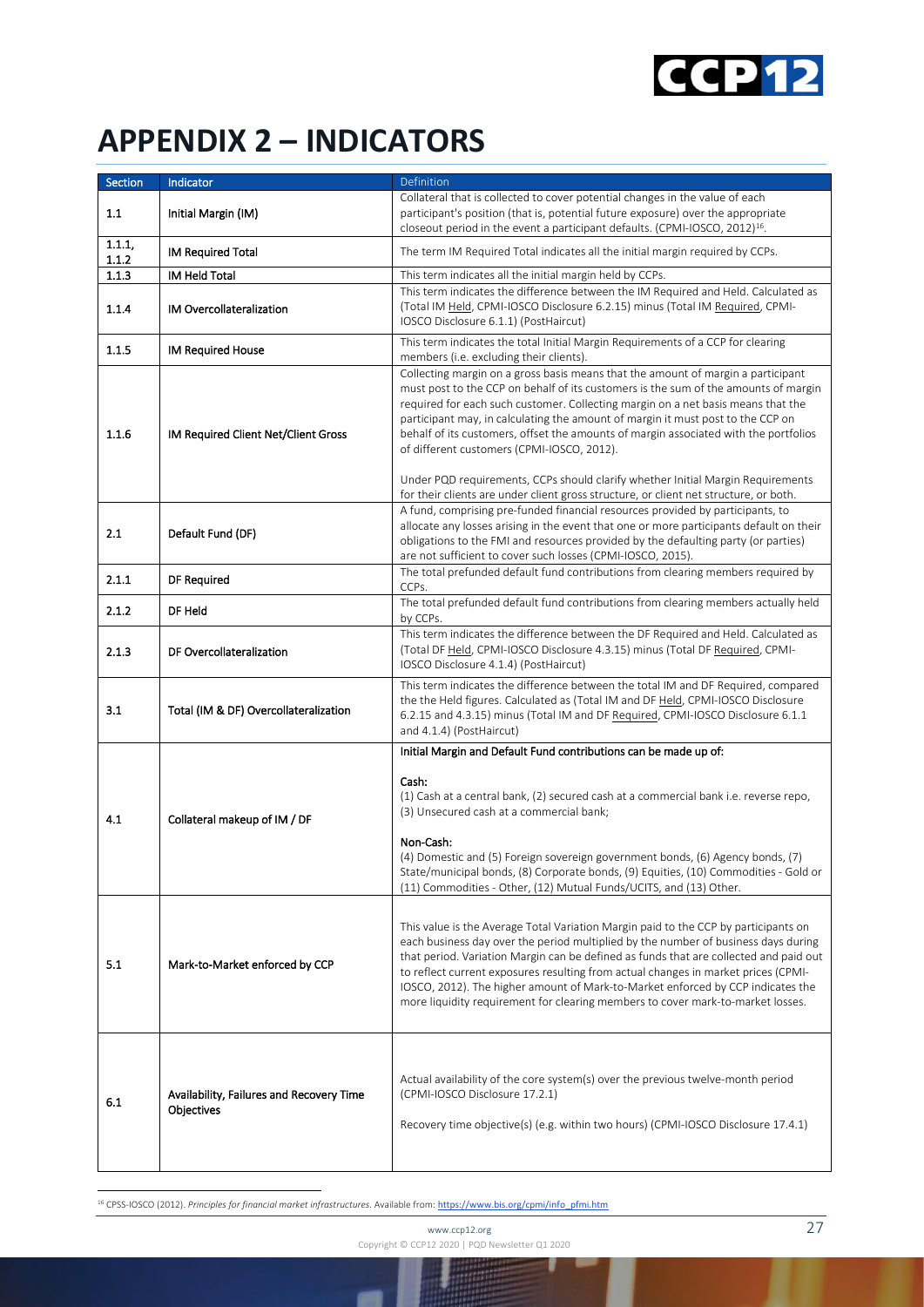## **CCP12**

## <span id="page-27-0"></span>**APPENDIX 3 – LIST OF CHARTS AND TABLES**

| Chart                                                                                                     | Page           |
|-----------------------------------------------------------------------------------------------------------|----------------|
| Chart 1a: Total Initial Margin (Required) Split by Region, USD B and %, Q1 2019 - Q1 2020                 | 5              |
| Chart 1b: Total Initial Margin (Required) Split by Region, USD B and %, Q1 2019 - Q1 2020                 | 6              |
| Chart 2a: Asset Class Split of Total Initial Margin (Required), USD B and %, Q1 2019 - Q1 2020            | $\overline{7}$ |
| Chart 2b: Global asset Class Split Total Initial Margin (Required), USD B and %, Q4 2019 vs. Q1 2020      | 8              |
| Chart 3: Total IM (Held) Split by Region, USD B and %, Q1 2019 - Q1 2020                                  | 9              |
| Chart 4: IM Overcollateralization split by region, USD B and %, Q1 2019 $-$ Q1 2020                       | 10             |
| Chart 5: Total IM (Required) House vs. Client Breakdown, USD B and %, Q1 2019 - Q1 2020                   | 11             |
| Chart 6: Total Initial Margin (Required) House vs. Client across regions, USD B and %, Q1 2019 - Q1 2020  | 12             |
| Chart 7: Total IM (Required) Client Net vs. Gross across regions, USD B and %, Q1 2019 - Q1 2020          | 13             |
| Chart 8: Grand Total IM (Required) Client Net vs. Gross, USD B and %, Q1 2019 - Q1 2020                   | 13             |
| Chart 9: Total DF (Required), USD B and %, Q1 2019 - Q1 2020                                              | 14             |
| Chart 10: Total DF (Held), USD B and %, Q1 2019 - Q1 2020                                                 | 14             |
| Chart 11: DF Overcollateralization split by region, USD B and %, Q1 2019 - Q1 2020                        | 15             |
| Chart 12: Grand Total (IM and DF) Overcollateralization split by region, USD B and %, Q1 2019 - Q1 2020   | 16             |
| Chart 13: Cash Deposits, Total IM (Held) across all CCPs, USD B and %, Q1 2019 - Q1 2020                  | 18             |
| Chart 14: Non-Cash Deposits, Total IM (Held) across all CCPs, USD B and %, Q1 2019 - Q1 2020              | 18             |
| Chart 15: Cash Deposits, Total DF (Held) across all CCPs, USD B and %, Q1 2019 - Q1 2020                  | 19             |
| Chart 16: Non-Cash Deposits, Total IM (Held) across all CCPs, USD B and %, Q1 2019 - Q1 2020              | 19             |
| Chart 17: Average Total VM Paid to the CCP by participants each business day, USD $B - Q1 2019 - Q1 2020$ | 20             |
| Chart 18: Total IM (Required) for CDS across 3 CCPs, USD B and %, Q1 2019 - Q1 2020                       | 21             |
| Chart 19: Total IM (Required) for Top 4 Largest IRS CCPs, USD B and %, Q1 2019 - Q1 2020                  | 22             |

| <b>Table</b>                                                                                 | Page |
|----------------------------------------------------------------------------------------------|------|
| Table 1: Total IM (Required) Across Asset Classes, USD B, Q1 2019 - Q 2020                   | 8    |
| Table 2: Total IM (Held), USD B, Q1 2019 - Q1 2020                                           | 9    |
| Table 3: Data for IM Overcollateralization split by region, USD B, Q1 2019 – Q1 2020         | 10   |
| Table 4: Total Client and House IM (Required) across asset classes, USD B, Q1 2019 – Q1 2020 | 11   |
| Table 5: Data for DF Overcollateralization split by region, USD B, Q1 2019 - Q1 2020         | 15   |
| Table 6: Collateral Breakdown of IM and DF (Held)                                            | 17   |
| Table 7: Total IM (Required) for CDS across three CCPs (USD, B)                              | 21   |
| Table 8: Total IM (Required) for Top 4 Largest IRS CCPs (USD, B)                             | 22   |